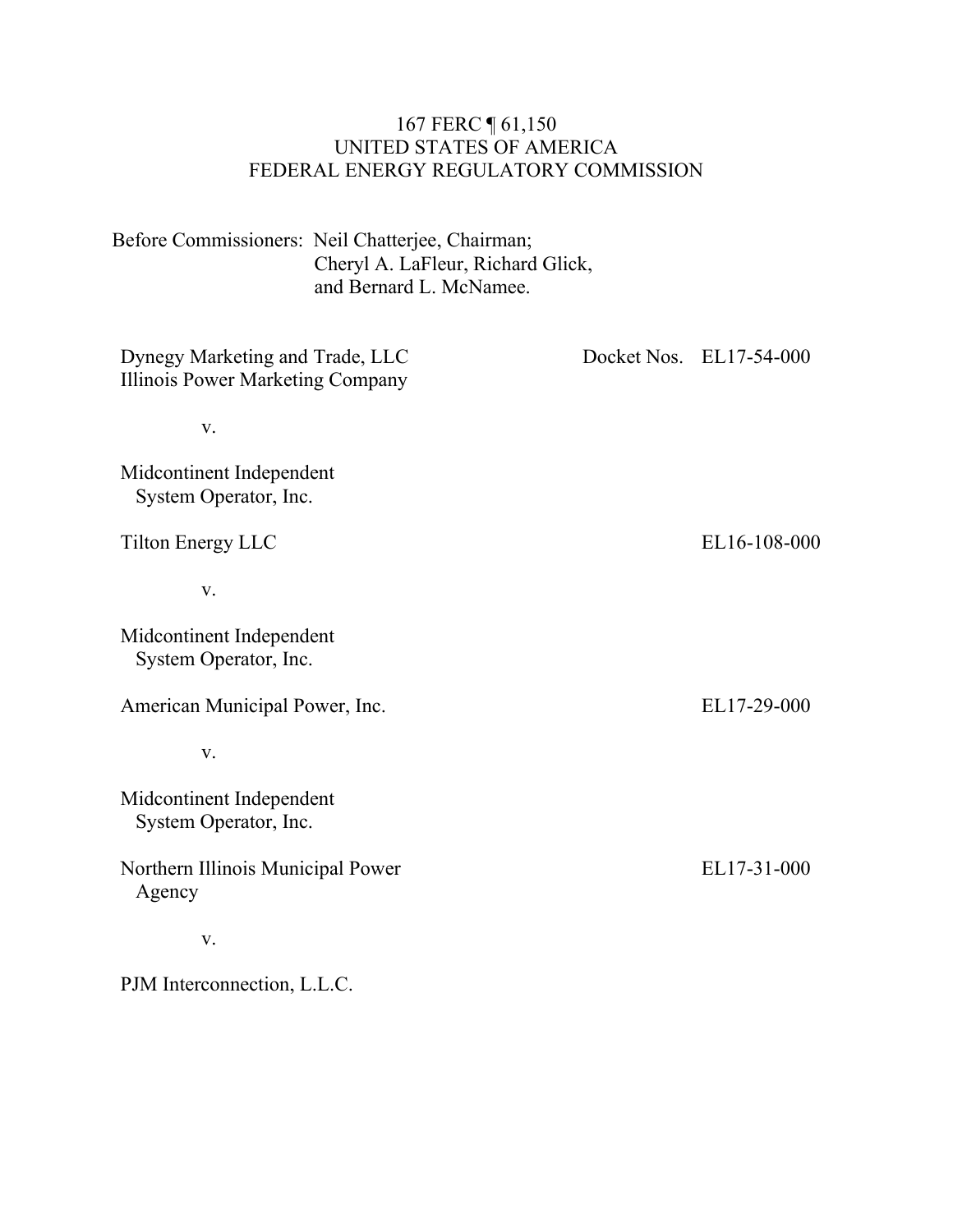American Municipal Power, Inc. EL17-37-000

v.

PJM Interconnection, L.L.C.

(consolidated)

### ORDER ON COMPLAINT, ESTABLISHING HEARING AND SETTLEMENT JUDGE PROCEDURES, ESTABLISHING REFUND EFFECTIVE DATE, AND CONSOLIDATING PROCEEDINGS

(Issued May 16, 2019)

1. On March 28, 2017, Dynegy Marketing and Trade, LLC and Illinois Power Marketing Company (collectively, the Dynegy Companies) filed a complaint against Midcontinent Independent System Operator, Inc. (MISO) pursuant to sections 206 and 309 of the Federal Power Act (FPA)**[1](#page-1-0)** and Rule 206 of the Commission's Rules of Practice and Procedure (Complaint).<sup>[2](#page-1-1)</sup> The Dynegy Companies assert that MISO has been assessing congestion and losses charges on their resources pseudo-tied from MISO into PJM Interconnection, L.L.C. (PJM)<sup>[3](#page-1-2)</sup> in a manner that contravenes the MISO Open Access Transmission, Energy and Operating Reserve Markets Tariff (MISO Tariff), resulting in the unjust, unreasonable, and unduly discriminatory imposition of duplicative charges for congestion and losses on these resources. The Dynegy Companies move to consolidate their Complaint with the complaint proceedings in Docket No. EL16-108-000 and in Docket No. EL17-29-000 and, depending on the scope of any settlement and hearing procedures that may be ordered, with the complaint proceedings in Docket No. EL17-31-000 and in Docket No. EL17-37-000.

2. As discussed below, we grant the Complaint in part, deny it in part, establish hearing and settlement judge procedures with respect to appropriate refunds, and establish a refund effective date of March 28, 2017. We also consolidate the instant

**<sup>1</sup>** 16 U.S.C. §§ 824e, 825h (2012).

**<sup>2</sup>** 18 C.F.R. § 385.206 (2018).

<span id="page-1-2"></span><span id="page-1-1"></span><span id="page-1-0"></span>**<sup>3</sup>** Both MISO and PJM are Commission-approved regional transmission organizations (RTO). In this order, MISO and PJM are collectively referred to as the RTOs.

*(continued ...)*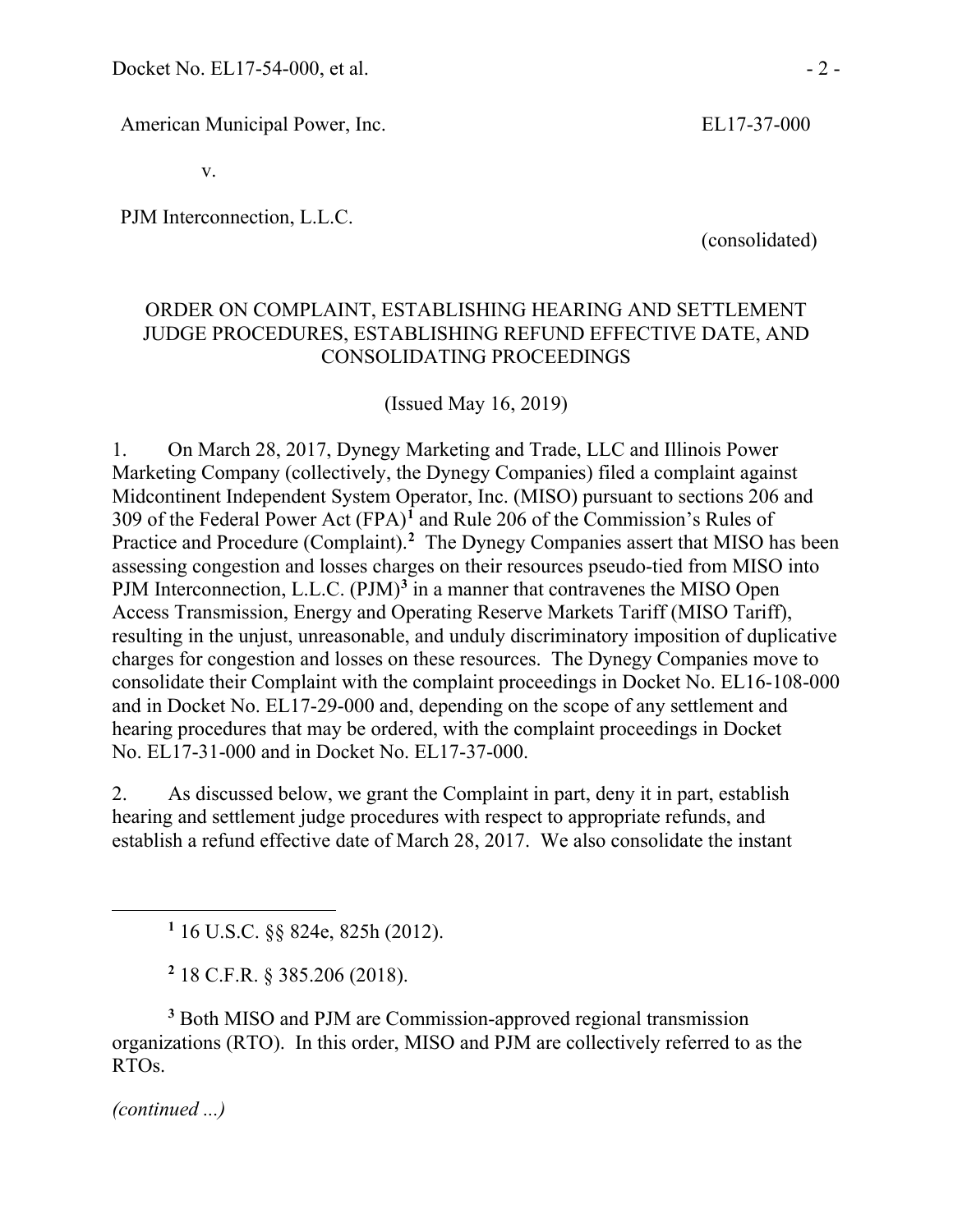proceeding with the complaint proceedings in Docket Nos. EL16-108-000, EL17-29-000, EL17-31-000, and EL17-37-000 for purposes of settlement, hearing, and decision.

### I. **Background**

3. In 2014, the Commission approved the request of PJM to amend the PJM Open Access Transmission Tariff (PJM Tariff) to recognize limits on the amount of capacity from external resources that PJM can reliably import into the PJM region (Capacity Import Limit), and to exempt pseudo-tied resources<sup>[4](#page-2-0)</sup> from the Capacity Import Limit if they meet certain requirements.**[5](#page-2-1)** Given these changes to the PJM Tariff, the amount of capacity pseudo-tied from MISO to PJM substantially increased in 2016. **[6](#page-2-2)**

4. The Dynegy Companies state that they are each an indirect, wholly owned subsidiary of Dynegy Inc.**[7](#page-2-3)** The Dynegy Companies state that through various subsidiaries, Dynegy Inc. produces and sells electric energy, capacity, and certain ancillary services in key U.S. markets, including the MISO and PJM markets. The Dynegy Companies state that they market the output of various generation facilities owned by their affiliates.

5. The Dynegy Companies state that in connection with these marketing activities, the Dynegy Companies have acquired firm transmission and taken the other steps necessary to pseudo-tie portions of generation facilities owned by their affiliates from MISO into PJM.**[8](#page-2-4)** The Dynegy Companies state that specifically, their affiliates pseudotied 937 MW of generation into PJM beginning on June 1, 2016. The Dynegy Companies state that in addition, their affiliates have secured transmission to pseudo-tie

<span id="page-2-0"></span>**<sup>4</sup>** A pseudo-tied generation resource is one physically located in one Balancing Authority Area, but treated electrically as being in another Balancing Authority Area. *See, e.g.*, *Integration of Variable Energy Resources*, Notice of Inquiry, 130 FERC ¶ 61,053, at P 32 n.23 (2010) ("Pseudo-ties are defined as telemetered readings or values that are used as 'virtual' tie line flows between balancing authorities where no physical tie line exists.").

<span id="page-2-1"></span>**<sup>5</sup>** *See PJM Interconnection, L.L.C.*, 147 FERC ¶ 61,060, at PP 25, 49-54 (2014).

<span id="page-2-2"></span>**<sup>6</sup>** MISO Answer at 7.

**<sup>7</sup>** Complaint at 3.

**<sup>8</sup>** *Id.* at 9.

<span id="page-2-4"></span><span id="page-2-3"></span>*<sup>(</sup>continued ...)*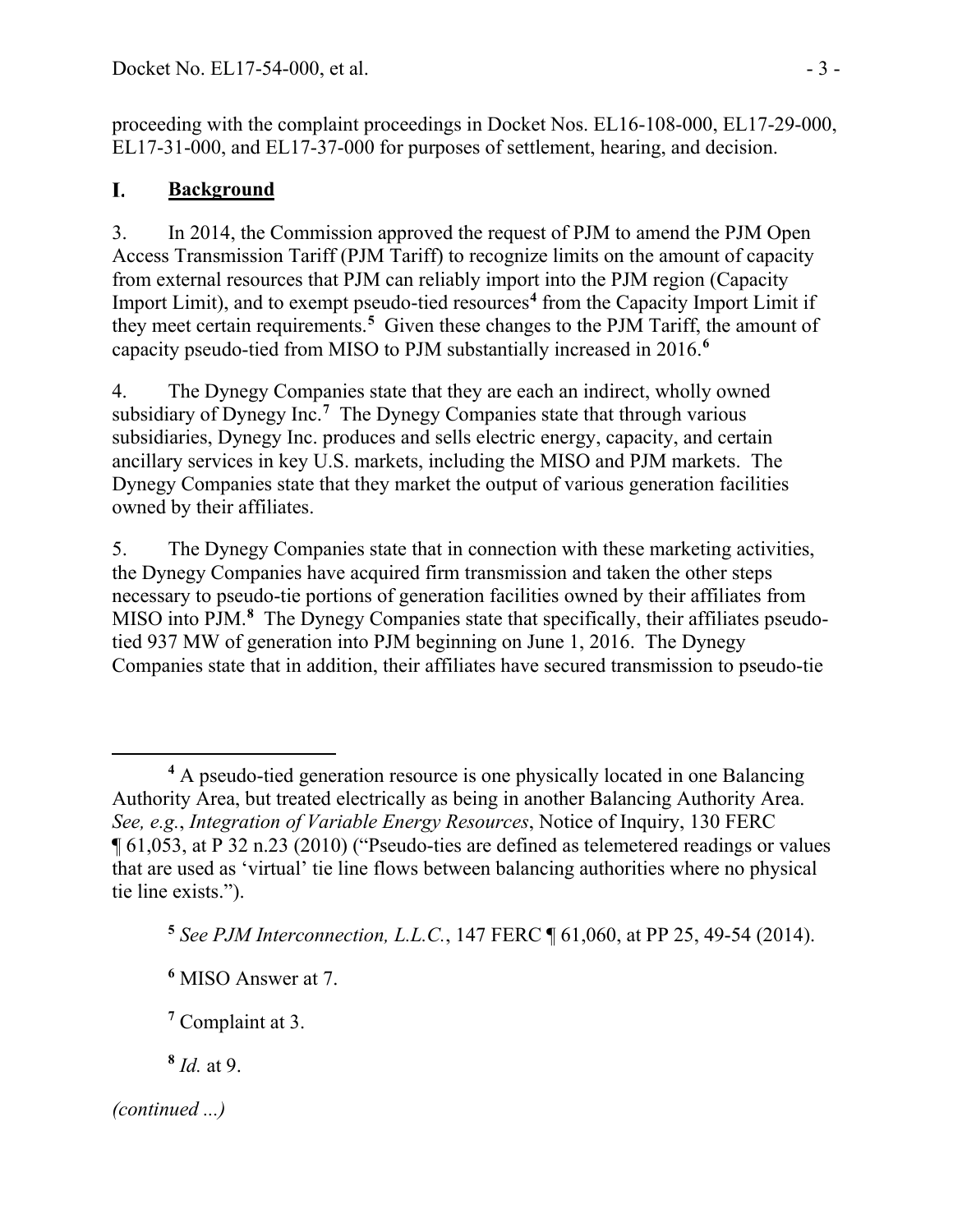another 265 MW of generation by June 1, 2017, which will bring the total pseudo-tie commitment to 1,202 MW.

### II. **Complaint**

6. According to the Dynegy Companies, MISO assesses congestion costs and losses on the Dynegy Companies through the Transmission Usage Charge (TUC).**[9](#page-3-0)** The TUC is:

A charge attributable to the increased cost of Energy delivered at a given Commercial Node when the Transmission System is operating under constrained conditions or due to losses on the system. The TUC is the per unit charge to support a Through Schedule or Financial Schedule or Generator Self-Supply and is equal to the difference in the [Locational Marginal Price (LMP)] at the sink and the LMP at source (in dollars per/MWh), which includes the Cost of Congestion and the Cost of Losses.**[10](#page-3-1)**

7. According to the Dynegy Companies, MISO uses Financial Schedules to assess congestion and losses charges to resources pseudo-tied from MISO into PJM such as the Dynegy Companies' pseudo-tied resources.**[11](#page-3-2)** In the MISO Tariff, Financial Schedule is defined as:

A financial arrangement between two Market Participants designating a Source Point, Sink Point and Delivery Point establishing the obligations of the buyer and seller for the payment of Cost of Congestion and Cost of Losses. The Transmission Provider is not the Energy Market Counterparty to the sale of Energy under a Financial Schedule transaction and collects and disburses the [TUC] as agent for the parties to the Financial Schedule.**[12](#page-3-3)**

8. The Dynegy Companies argue that in using Financial Schedules to assess congestion and losses charges against resources pseudo-tied out of MISO, MISO violated the express terms of the MISO Tariff.**[13](#page-3-4)** The Dynegy Companies assert that Financial

**<sup>10</sup>** MISO Tariff, Module A, Section 1.T.

<span id="page-3-2"></span>**<sup>11</sup>** *E.g.,* Complaint at 9-10, 12-13.

<span id="page-3-3"></span>**<sup>12</sup>** MISO Tariff, Module A, Section 1.F.

<span id="page-3-4"></span>**<sup>13</sup>** Complaint at 12-13.

<span id="page-3-1"></span><span id="page-3-0"></span> $\overline{a}$ **<sup>9</sup>** *See* Complaint at 10, 12-14. Unless otherwise specified, all capitalized terms herein shall have the same definition as in the MISO Tariff.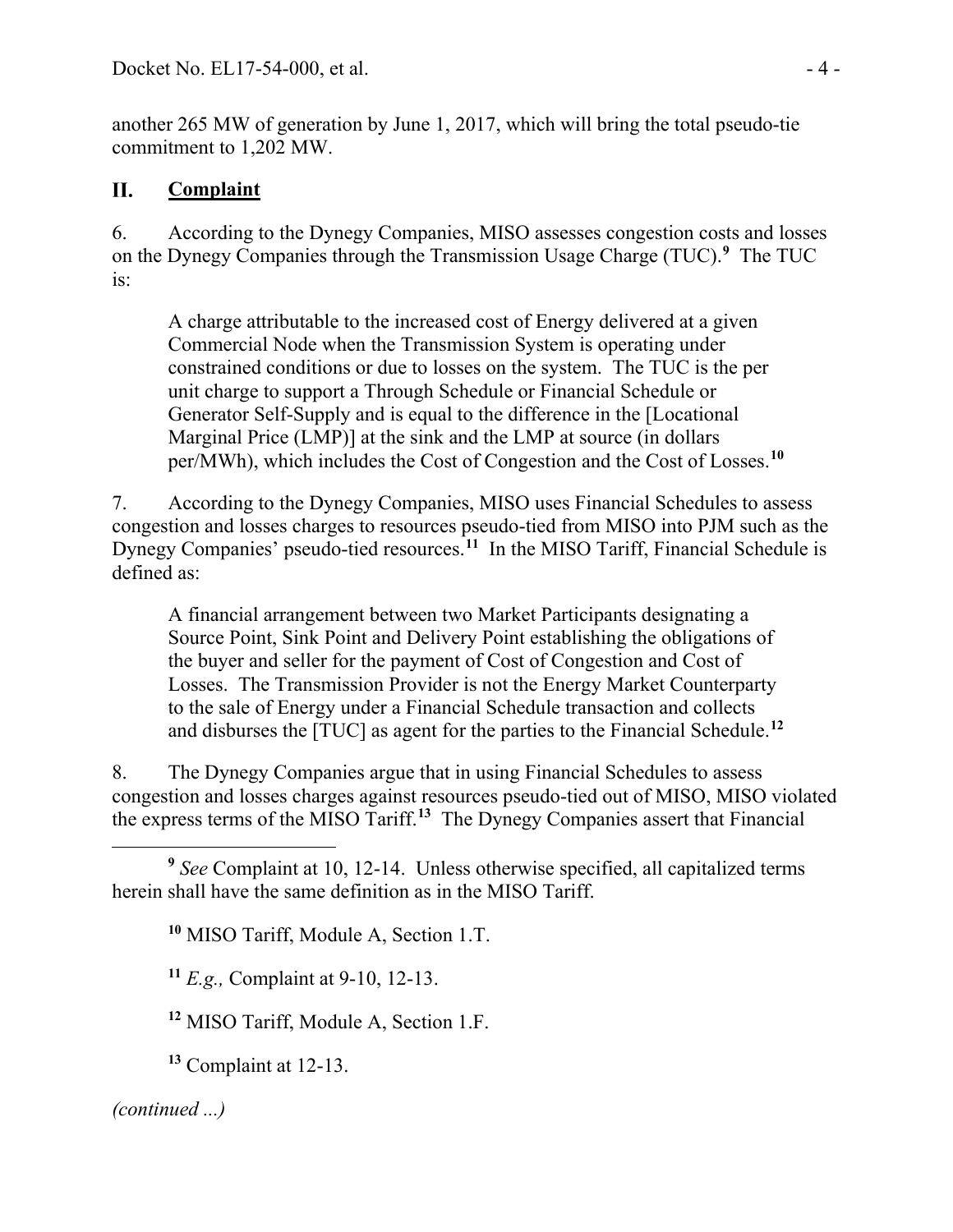Schedules were designed to facilitate bilateral contracts between two Market Participants outside of MISO's market settlement process. The Dynegy Companies note, *inter alia*, that the MISO Tariff defines a Financial Schedule "[a] financial arrangement between *two* Market Participants," consisting of one "buyer" and one "seller."**[14](#page-4-0)** The Dynegy Companies assert that despite the plain language of the MISO Tariff, MISO has created Financial Schedules that involve only one Market Participant for pseudo-tied resources.**[15](#page-4-1)** The Dynegy Companies explain that these Financial Schedules identify the asset owner of a pseudo-tied resource as both the buyer and the seller and that the asset owner is then responsible for TUCs and other costs under the Financial Schedules. The Dynegy Companies state that beginning on June 1, 2016, MISO created Financial Schedules for the Dynegy Companies designating the same entity as both buyer and seller.

9. The Dynegy Companies argue that MISO is not permitted to ignore the plain language of the MISO Tariff.<sup>[16](#page-4-2)</sup> The Dynegy Companies disagree with MISO's argument, raised in the MISO Pseudo-Tie Complaint Proceedings, that "Financial Schedules are merely a settlement vehicle, rather than the reason, for the assessed congestion charges."**[17](#page-4-3)** The Dynegy Companies contend that under the FPA, a public utility is not free to use (or misuse) provisions of a tariff however it sees fit on the theory that such provisions are serving as vehicles to ensure that rates are just and reasonable. The Dynegy Companies argue that in particular, MISO cannot repurpose Financial Schedules, which were approved for a specific and very different use, as a means of assessing charges to pseudo-tie transactions. The Dynegy Companies argue that although RTOs are afforded discretion in interpreting their own tariffs, MISO is obligated to ensure that its actions conform to the explicit provisions of the MISO Tariff. The Dynegy Companies assert that, accordingly, MISO cannot rely on a generalized provision of the MISO Tariff in order to ignore specific restrictions with respect to Financial Schedules.

10. The Dynegy Companies disagree with MISO's argument that "pseudo-tie transactions . . . better lend themselves to the administrative mechanisms utilized for Financial Schedules," and that it was necessary for MISO to "utiliz[e] modified capabilities established to administer Financial Schedules" in order to assess TUCs to

**<sup>16</sup>** *Id.* at 14.

<span id="page-4-3"></span><span id="page-4-2"></span>**<sup>17</sup>** *Id.* at 15 (quoting MISO's Jan. 25, 2017 Answer in Docket No. EL17-29 at 16; MISO's Sept. 26, 2016 Answer in Docket No. EL16-108 at 14).

<span id="page-4-1"></span><span id="page-4-0"></span> $\overline{a}$ **<sup>14</sup>** *Id.* at 13 (quoting MISO Tariff, Module A, Section 1.F) (emphasis added in Complaint) (additional citations omitted).

**<sup>15</sup>** *Id.* (citation omitted).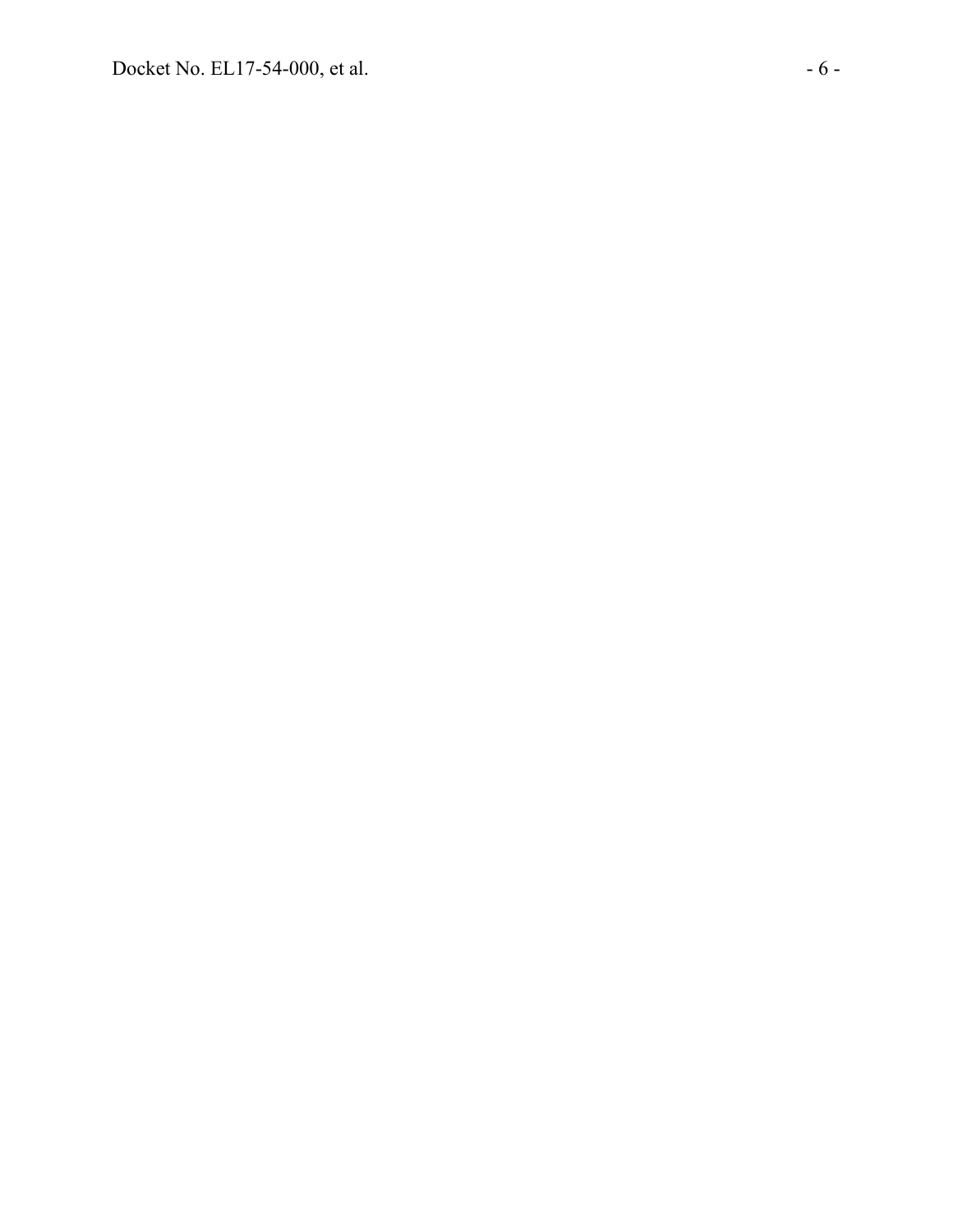pseudo-tied resources.**[18](#page-6-0)** The Dynegy Companies assert that MISO is not authorized to assess TUCs to pseudo-tied resources in the first instance because TUCs are defined in the MISO Tariff as "the per unit charge to support a Through Schedule or Financial Schedule or Generator Self-Supply," and pseudo-tied resources do not meet the MISO Tariff definition of Through Schedules, Financial Schedules or Generator Self-Supply.**[19](#page-6-1)** The Dynegy Companies assert that MISO cannot violate the MISO Tariff by creating Financial Schedules for pseudo-tied resources, and then insist that TUC charges are necessary under those improper Financial Schedules.

11. The Dynegy Companies note that MISO could have made a filing with the Commission under section 205 of the FPA to modify the MISO Tariff language in order to allow Financial Schedules to be used for purposes of assessing charges to pseudo-tied resources.**[20](#page-6-2)** The Dynegy Companies argue that having failed to do, MISO was not permitted to engage in self-help and unilaterally shoehorn congestion charges into the existing Financial Schedule provision in the MISO Tariff. The Dynegy Companies argue that the Commission should therefore find that MISO violated the MISO Tariff by using Financial Schedules to assess charges to pseudo-tied resources. The Dynegy Companies assert that the Commission should direct MISO to cease assessing charges to pseudo-tied resources using Financial Schedules in this manner and to file modifications to the MISO Tariff that would permit MISO to assess appropriate charges for pseudo-tied resources on a going-forward basis.

12. In addition, the Dynegy Companies argue that the Commission should order MISO to refund to the Dynegy Companies all duplicative congestion and losses charges improperly assessed pursuant to Financial Schedules.**[21](#page-6-3)** The Dynegy Companies state that for the period June 1, 2016 through February 28, 2017, MISO assessed net charges for pseudo-tied resources to the Dynegy Companies totaling approximately \$8.3 million (approximately \$8.5 million with administrative fees) through Financial Schedules.**[22](#page-6-4)**

**<sup>19</sup>** *Id.* (quoting MISO Tariff, Module A, Section 1.T) (additional citation omitted).

**<sup>20</sup>** *Id.*

**<sup>21</sup>** *Id.* at 17.

<span id="page-6-4"></span><span id="page-6-3"></span><span id="page-6-2"></span>**<sup>22</sup>** *Id.* at 10 (citing *id.*, Att. A, ¶ 8). Of this \$8.3 million, the Dynegy Companies calculate that MISO assessed them approximately \$4.9 million in congestion charges and approximately \$3.4 million in losses. *Id.*, Att. A, Ex. 1, Grand Total Row. The

<span id="page-6-1"></span><span id="page-6-0"></span> $\overline{a}$ **<sup>18</sup>** *Id.* at 16 (quoting MISO Sept. 26, 2016 Answer in Docket No. EL16-108 at 15-16).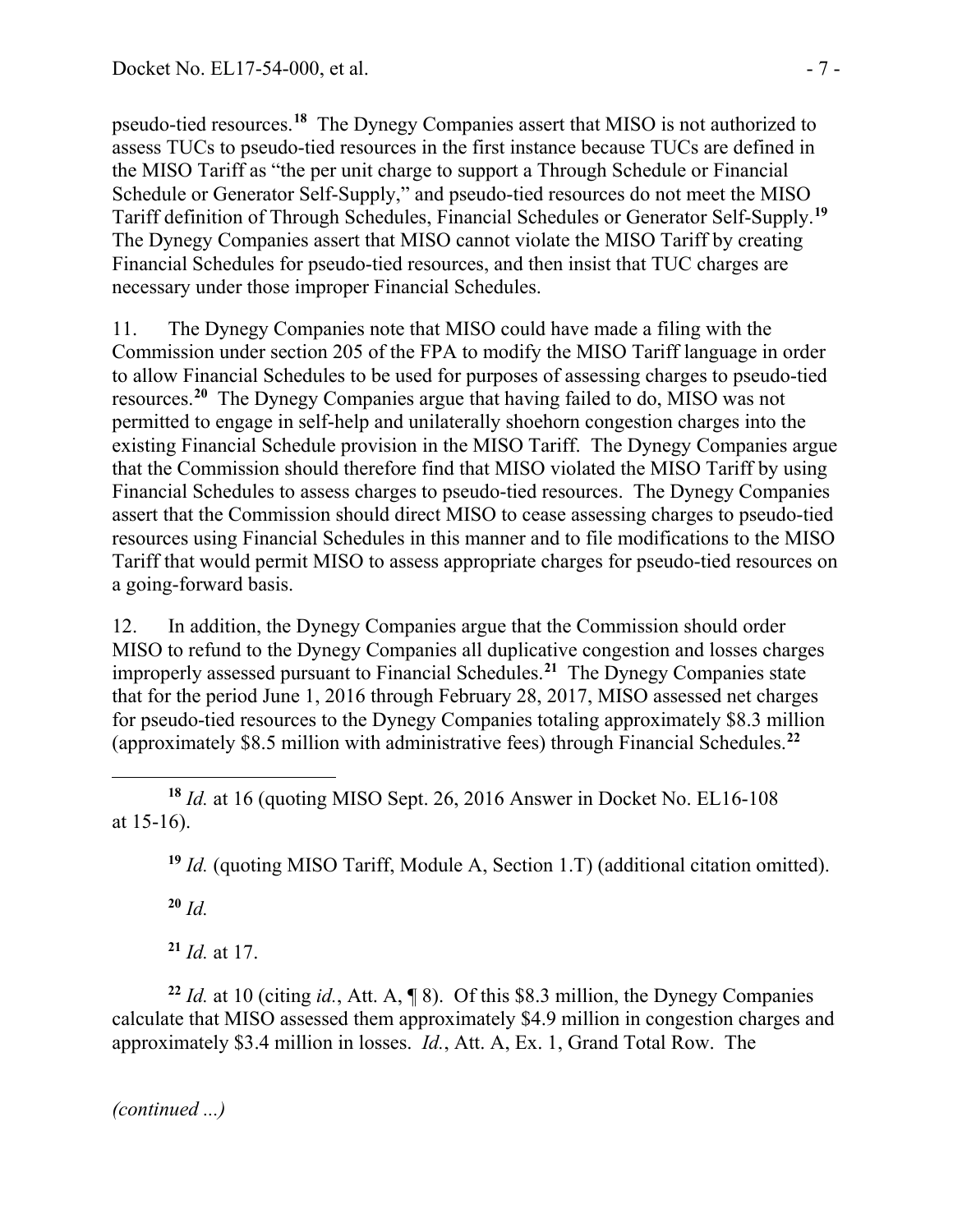The Dynegy Companies contend that the bulk of those charges were for congestion and losses. Further, the Dynegy Companies assert that they expect a significant proportion of those congestion and losses charges are duplicative of congestion and losses assessed by PJM to the same pseudo-tied resources between the generator bus and the PJM interface through LMPs.**[23](#page-7-0)** The Dynegy Companies argue that these charges are therefore unjust, unreasonable, and unduly discriminatory.

13. In support of their double charge claims, the Dynegy Companies provide a table summarizing the following daily charges to the Dynegy Companies from June 1, 2016 through February 28, 2017: (1) MISO real-time congestion; (2) the PJM day-ahead congestion contained within the LMP that PJM calculates from the Dynegy generator busses to the point of delivery in PJM; (3) MISO losses; (4) PJM losses; (5) PJM administrative fees; and (6) MISO administrative fees.**[24](#page-7-1)** The Dynegy Companies summarize that they "paid PJM approximately \$10 million in congestion and loss costs on 3,382,708 MWs from 6/1/16 to 2/28/17, and paid MISO \$8.3 million on the exact same MWs through Financial Schedules."**[25](#page-7-2)**

14. The Dynegy Companies state they are not asking that the Commission require MISO to refund all charges improperly assessed pursuant to Financial Schedules but only those congestion and losses charges that are duplicative of congestion charges assessed by PJM.**[26](#page-7-3)** The Dynegy Companies argue that accordingly, MISO cannot legitimately argue, as it has in the MISO Pseudo-Tie Complaint Proceedings, that the Dynegy Companies are seeking to avoid responsibility for costs caused by their pseudo-tied resources.

15. The Dynegy Companies note that the RTOs have acknowledged that there is double counting of congestion for pseudo-tied resources.**[27](#page-7-4)** The Dynegy Companies explain that the RTOs have discussed commercial and reliability issues raised by the increased use of pseudo-ties from MISO into PJM through the Joint and Common Market

<span id="page-7-4"></span><span id="page-7-3"></span><span id="page-7-2"></span><span id="page-7-1"></span><span id="page-7-0"></span> *Id.* at 10, 21. *Id.*, Att. A, Ex. 1. *Id.*, Att. A, ¶ 12. Complaint at 17-18. *Id.* at 2. *(continued ...)*

Complaint does not challenge MISO's assessment of administrative charges on the Dynegy Companies.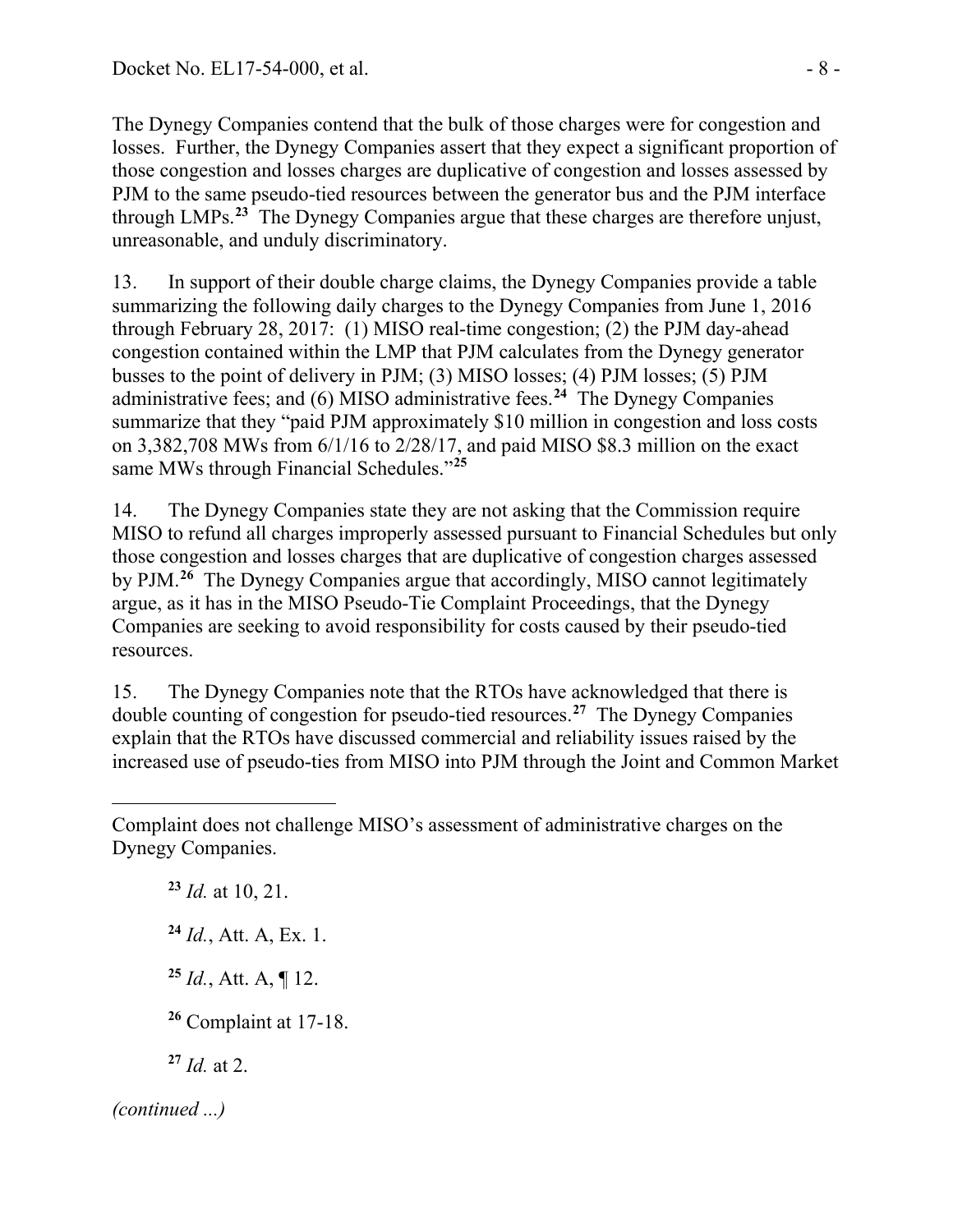Initiative (JCM). The Dynegy Companies present a slide from a presentation at the August 23, 2016 meeting of the JCM that sets forth the RTOs' explanation of the double counting issue.

16. The Dynegy Companies also note that the double counting issue was also discussed by a MISO stakeholder team, the Pseudo-Tie Issue Task Team (the PITT).**[28](#page-8-0)** The Dynegy Companies state that a presentation to the January 14, 2016 meeting of the PITT indicated that "MISO agrees there is an issue with how congestion cost is calculated for pseudo tie units."**[29](#page-8-1)** The Dynegy Companies note that the presentation went on to describe the problem as being that "[p]seudo tie units are impacted by [market-to-market] constraints in both markets," resulting in an "'overlap' or 'mismatch' . . . when associated [market-to-market] constraints bind."**[30](#page-8-2)** The Dynegy Companies explain that, as noted in another presentation for that same PITT meeting, an additional consequence of this double counting problem is that pseudo-tied "generators will not know the true dispatch set-point until after the fact and significant inefficiencies will exist under this form of dispatch.<sup>"[31](#page-8-3)</sup> The Dynegy Companies note that that presentation further emphasized that "[t]he MISO and PJM processes need to align to avoid double charging."**[32](#page-8-4)**

17. The Dynegy Companies note that the PITT published its final paper in August 2016.**[33](#page-8-5)** The Dynegy Companies explain that, among other things, the PITT Issues Paper identified several issues relating to the double counting of congestion on pseudo-tied resources:

**<sup>28</sup>** *Id.* at 6.

<span id="page-8-1"></span>**<sup>29</sup>** *Id.* at 7 (quoting MISO, *Congestion Cost on Pseudo-tie Units* at 4 (dated Jan. 4, 2016), https://www.misoenergy.org/\_layouts/MISO/ECM/Redirect.aspx?ID=216149).

**<sup>30</sup>** *Id.*

<span id="page-8-0"></span> $\overline{a}$ 

<span id="page-8-3"></span><span id="page-8-2"></span>**<sup>31</sup>** *Id.* (quoting MISO, Pseudo-ties Issues Task Team at 13 (dated Jan. 14, 2016), https://www.misoenergy.org/\_layouts/MISO/ECM/Redirect.aspx?ID=216148).

**<sup>32</sup>** *Id.*

<span id="page-8-5"></span><span id="page-8-4"></span>**<sup>33</sup>** *Id.* (citing MISO, *Pseudo-Tied Generation That Lacks Local Visibility* (dated Aug. 30, 2016) (the PITT Issue Paper), https://www.misoenergy.org/\_layouts/MISO/ECM/Redirect.aspx?ID=219480).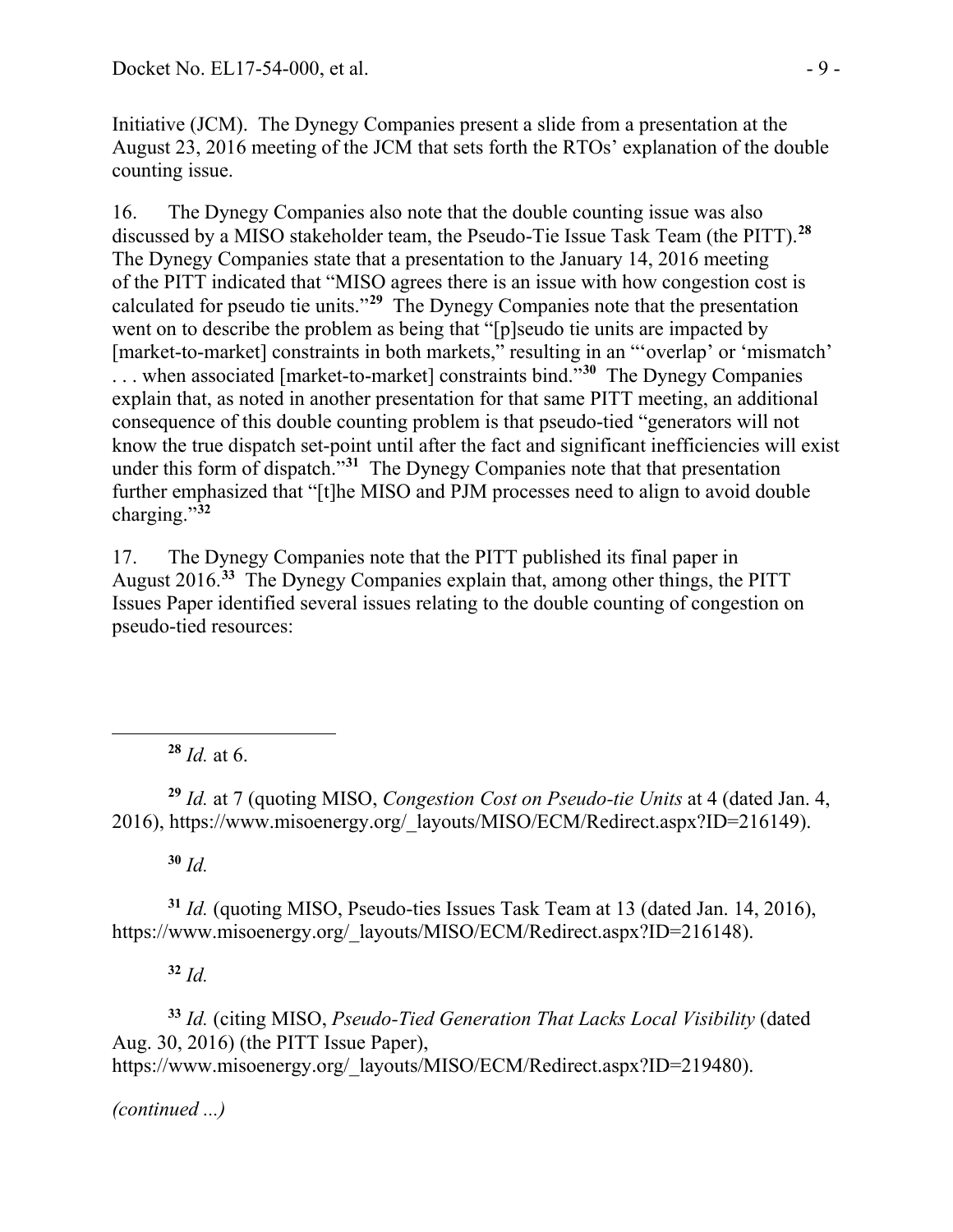- This potential issue revolves around the fact that MISO and PJM both collect congestion fees for generating units that are physically located in the interior of the MISO footprint and pseudo-tied to PJM.
- MISO plans to charge congestion fees based on the partial path from the pseudo-tied unit's location in MISO to the PJM interface. Conversely, PJM plans to charge congestion based on the entire path from the pseudo-tied unit's location in MISO to PJM load.
- These different methods of calculating congestion raise the possibility that MISO-based pseudo-tied units will be charged in both systems for the same binding market-to-market constraints.**[34](#page-9-0)**

18. The Dynegy Companies state that, at least in their case, the problem of the double counting of congestion has been exacerbated by MISO's decision to remove Firm Flow Entitlements (FFE) that were historically assigned to the Dynegy Companies' pseudo-tied resources.**[35](#page-9-1)** The Dynegy Companies contend that FFEs were originally assigned to these facilities based on their legacy contributions to serving load on the MISO system and interconnection agreements that pre-date state restructuring initiatives. The Dynegy Companies assert that MISO unilaterally and without notice to the Dynegy Companies removed the FFEs after the facilities were pseudo-tied into PJM. The Dynegy Companies assert that MISO should allow the FFEs to move with the pseudo-tied generation.**[36](#page-9-2)** The Dynegy Companies argue that without FFEs to cover anticipated congestion over market-to-market and reciprocal coordinated flowgates, PJM lacks the ability under the Joint Operating Agreement between MISO and PJM to dispatch the pseudo-tied facilities on a day-ahead basis. The Dynegy Companies contend that this results in sub-optimal dispatch and energy sales into PJM that can increase congestion in real-time and thus increase the congestion charges assessed to the pseudo-tied resources.

19. The Dynegy Companies assert that the Commission should establish the earliest possible refund effective date, i.e., the date of filing of the Complaint.**[37](#page-9-3)** However, the Dynegy Companies assert that whatever refund effective date the Commission may fix will not be an obstacle to ordering retroactive refunds of duplicative congestion and losses charges assessed through Financial Schedules. Dynegy notes that the Commission

<span id="page-9-0"></span>**<sup>34</sup>** *Id.* at 7-8 (quoting the PITT Issues Paper at 6).

- <span id="page-9-1"></span>**<sup>35</sup>** *Id.* at 10 (citing Att. A, ¶ 15).
- **<sup>36</sup>** *Id.*, Att. A, ¶ 16.

**<sup>37</sup>** *Id.* at 18.

<span id="page-9-3"></span><span id="page-9-2"></span>*(continued ...)*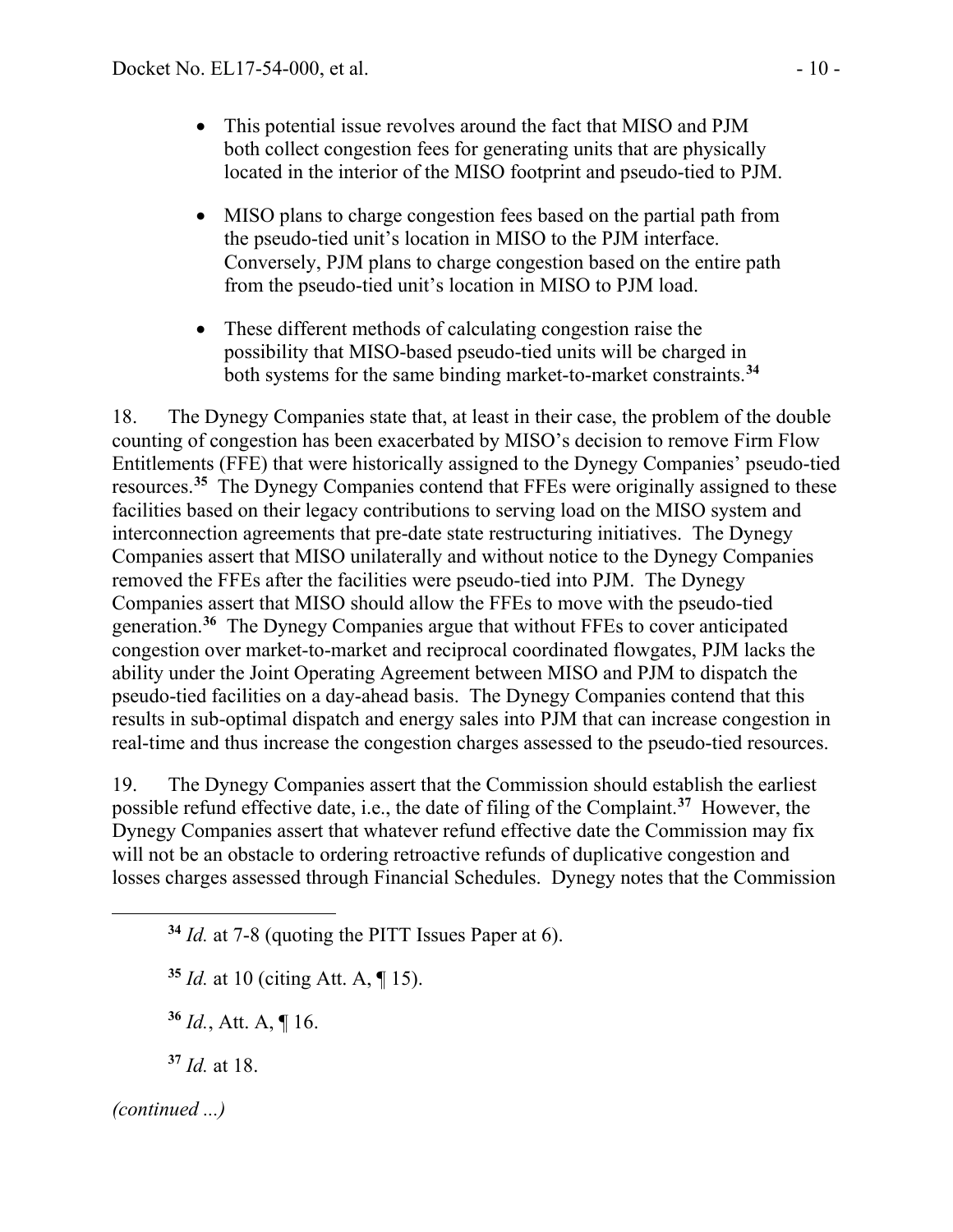has made clear in past orders that "while we establish a refund effective date, when faced with a tariff violation . . . , the Commission may impose remedies from the date on which the tariff violation occurred."**[38](#page-10-0)**

20. The Dynegy Companies state that they lack the data necessary to calculate the extent to which those charges for congestion and losses that MISO has unlawfully assessed on the Dynegy Companies under Financial Schedules were duplicative of charges imposed by PJM.**[39](#page-10-1)** The Dynegy Companies state that they therefore request the Commission to establish settlement and hearing procedures for purposes of calculating refunds for MISO's violations of the MISO Tariff. The Dynegy Companies also request that, if the Commission establishes settlement and hearing procedures, their Complaint be consolidated with the MISO Pseudo-Tie Complaints and, depending on the scope of any settlement and hearing procedures that may be ordered, with the PJM Pseudo-Tie Complaints.**[40](#page-10-2)**

#### **Notice of Filing and Responsive Pleadings** III.

21. Notice of the Dynegy Companies' Complaint was published in the *Federal Register*, 82 Fed. Reg. 16,392 (2017), with interventions and protests due on or before April 17, 2017. American Electric Power Service Corporation (AEP);**[41](#page-10-3)** American Municipal Power, Inc. (AMP); Electric Power Supply Association; Entergy Services, Inc. (Entergy);**[42](#page-10-4)** Exelon Corporation; Illinois Municipal Electric Agency; MISO Transmission Owners;**[43](#page-10-5)** North Carolina Electric Membership Corporation; and PJM filed

**<sup>38</sup>** *Id.* (quoting *Idaho Power Co.*, 145 FERC ¶ 61,122 at n.6 (2013)).

**<sup>39</sup>** *Id.* at 18-19 (citing Att. A, ¶¶ 10, 12).

**<sup>40</sup>** *Id.* at 19.

<span id="page-10-1"></span><span id="page-10-0"></span> $\overline{a}$ 

<span id="page-10-3"></span><span id="page-10-2"></span>**<sup>41</sup>** AEP is intervening on behalf of: Public Service Company of Oklahoma and Southwestern Electric Power Company (SWEPCO).

<span id="page-10-4"></span>**<sup>42</sup>** Entergy is intervening on behalf of: Entergy Arkansas, Inc.; Entergy Louisiana, LLC; Entergy Mississippi, Inc.; Entergy New Orleans, Inc.; and Entergy Texas, Inc.

<span id="page-10-5"></span>**<sup>43</sup>** The MISO Transmission Owners for this proceeding consist of: Ameren Services Company, as agent for Union Electric Company d/b/a Ameren Missouri, Ameren Illinois Company d/b/a Ameren Illinois and Ameren Transmission Company of Illinois; American Transmission Company LLC; Big Rivers Electric Corporation; Central Minnesota Municipal Power Agency; City Water, Light & Power (Springfield, IL); Cleco Power LLC; Cooperative Energy; Dairyland Power Cooperative; Duke Energy Business Services, LLC for Duke Energy Indiana, LLC; East Texas Electric Cooperative; Entergy *(continued ...)*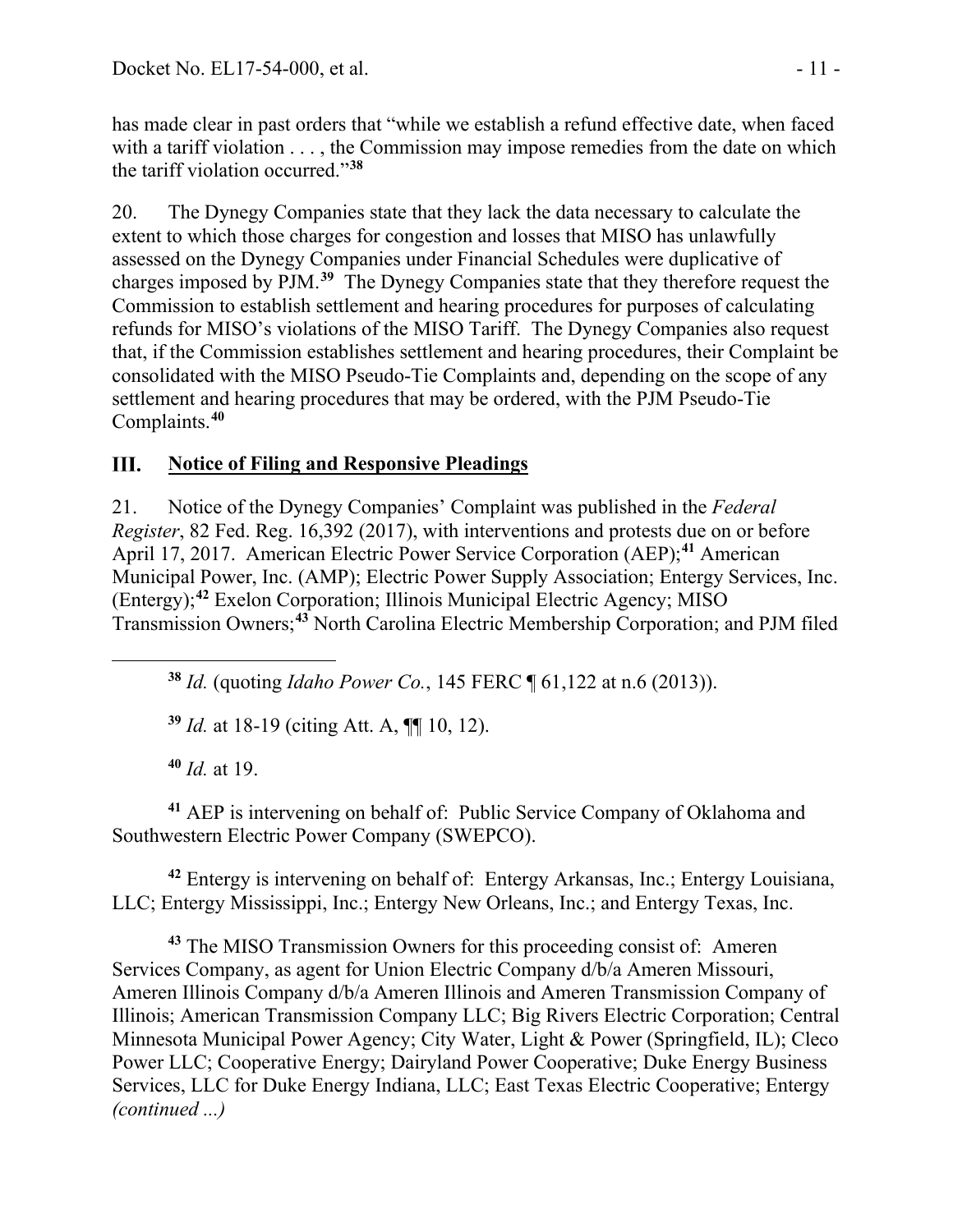timely motions to intervene. The Dayton Power and Light Company; NRG Power Marketing LLC and GenOn Energy Management, LLC; Organization of MISO States; and Wabash Valley Power Association, Inc. filed motions to intervene out-of-time.

22. On April 17, 2017, MISO filed an answer, Entergy filed a protest, and AEP filed comments.

23. On May 26, 2017, the RTOs filed a second joint status update in Docket Nos. EL16-108-000, EL17-29-000, EL17-31-000, EL17-37-000, and EL17-54-000 on the efforts of the RTOs to develop proposed solutions to the congestion overlap issue related to pseudo-ties described in the complaint proceedings. AMP filed comments to this status update. On July 25, 2017, the RTOs filed a third joint status update. AMP filed a response to the RTOs' abeyance motion and third status update. On September 25, 2017, the RTOs filed a fourth joint status update. Tilton Energy LLC (Tilton) filed an answer to this status update. On November 22, 2017, the RTOs filed a fifth joint status update. AMP filed comments to this status update. On January 23, 2018, the RTOs filed a sixth joint status update. AMP filed comments to this status update. On April 6, 2018, the RTOs filed a seventh joint status update.

24. On June 1, 2018, Tilton, AMP, Northern Illinois Municipal Power Agency (NIMPA), and the Dynegy Companies (collectively, Complainants) filed a joint request for Commission action to the RTOs' status update, requesting, *inter alia*, that the complaint proceedings in Docket Nos. EL16-108-000, EL17-29-000, EL17-31-000, EL17-37-000, and EL17-54-000 be consolidated. On June 13, 2018, MISO filed a motion for leave to answer and answer to the Complainants' joint request. On June 28, 2018, Complainants filed a joint motion for leave to answer and answer to MISO's answer.

 Arkansas, Inc.; Entergy Louisiana, LLC; Entergy Mississippi, Inc.; Entergy New Orleans, Inc.; Entergy Texas, Inc.; Great River Energy; Hoosier Energy Rural Electric Cooperative, Inc.; Indiana Municipal Power Agency; Indianapolis Power & Light Company; International Transmission Company d/b/a ITCTransmission; ITC Midwest LLC; Michigan Electric Transmission Company, LLC; MidAmerican Energy Company; Minnesota Power (and its subsidiary Superior Water, L&P); Missouri River Energy Services; Montana-Dakota Utilities Co.; Northern Indiana Public Service Company; Northern States Power Company, a Minnesota corporation, and Northern States Power Company, a Wisconsin corporation, subsidiaries of Xcel Energy Inc.; Northwestern Wisconsin Electric Company; Otter Tail Power Company; Prairie Power Inc.; Southern Illinois Power Cooperative; Southern Indiana Gas & Electric Company (d/b/a Vectren Energy Delivery of Indiana); Southern Minnesota Municipal Power Agency; Wabash Valley Power Association, Inc.; and Wolverine Power Supply Cooperative, Inc.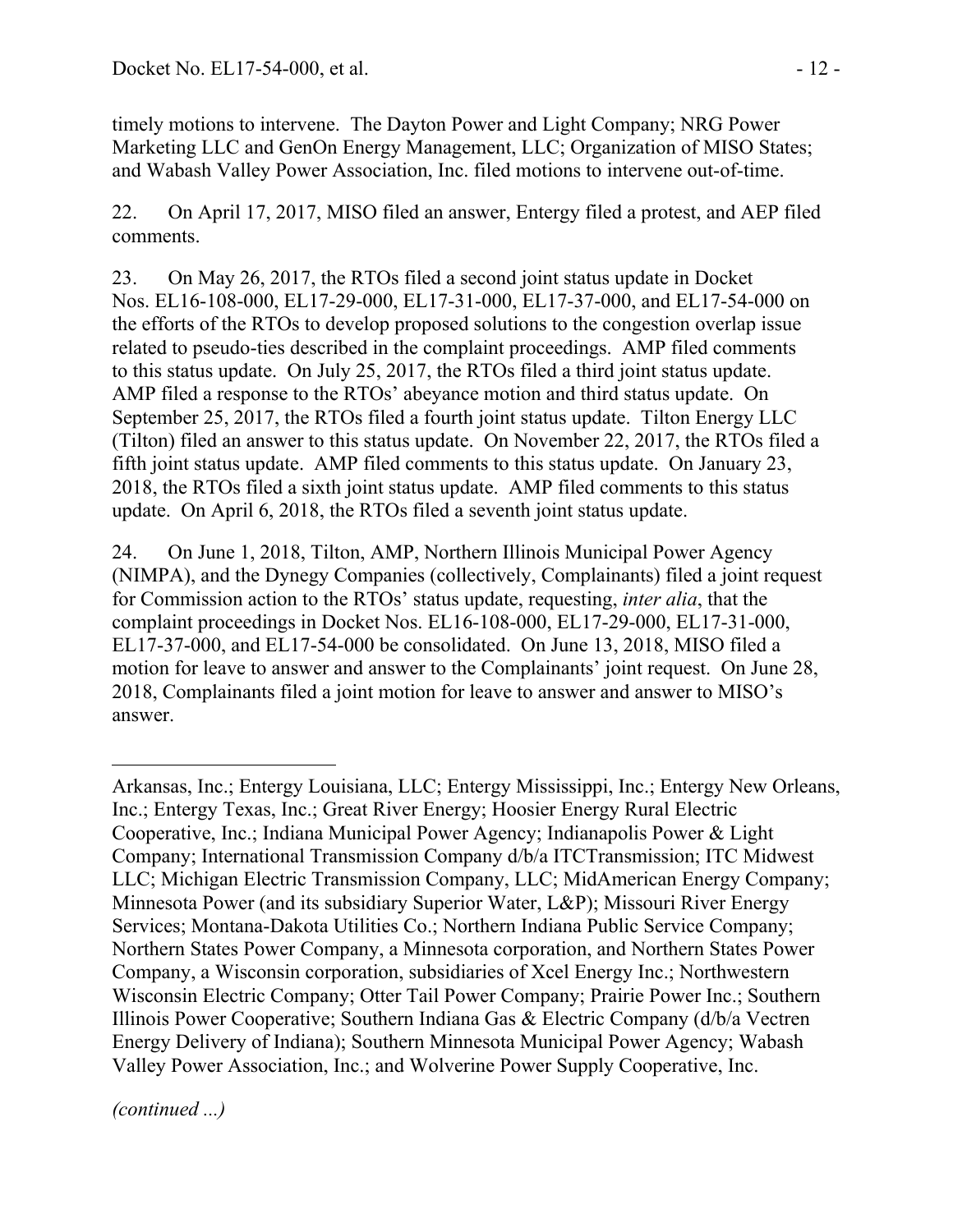## **A. MISO Answer**

25. MISO argues that the Commission should deny the Complaint. MISO states that it expects the congestion overlap issue to be addressed through the solutions being developed by the RTOs and discussed in stakeholder processes, including JCM meetings.**[44](#page-12-0)** MISO asserts that in the meantime, MISO's actions have been consistent with the MISO Tariff and there is no basis for refunds.

26. MISO disagrees with the Dynegy Companies' assertion that MISO's use of Financial Schedules to account for the congestion costs associated their pseudo-tie transactions is improper due to the lack of two different Market Participants acting as the seller and the buyer.**[45](#page-12-1)** MISO argues that the Dynegy Companies' interpretation ignores that congestion charges are assessed not because MISO settles them by using Financial Schedules, but because the MISO Tariff independently requires Transmission Customers and Market Participants to compensate MISO for all system usage and costs associated with their transmission service transactions. MISO explains that when the Dynegy Companies send the output of their pseudo-tied units to PJM, the transaction causes congestion and losses on the MISO system and imposes certain other costs on MISO's Market Participants.<sup>[46](#page-12-2)</sup> MISO asserts that the MISO Tariff requires these costs to be paid irrespective of whether a Financial Schedule or some other cost assessment mechanism is used to bill the Dynegy Companies for their pseudo-tie transactions. MISO argues that its reading of the MISO Tariff is consistent with cost causation principles, the FPA nondiscrimination requirements, and MISO's market design.**[47](#page-12-3)**

27. MISO asserts that because the Dynegy Companies utilize firm point-to-point transmission service under the MISO Tariff to deliver their pseudo-tied generation to the MISO-PJM border, they are required to pay all other charges associated with its transmission service.**[48](#page-12-4)** MISO notes that Schedule 7 of the MISO Tariff (Long-Term Firm and Short-Term Firm Point-To-Point Transmission Service) is clear that the Reserved Capacity charges under that Schedule, which compensate MISO's Transmission Owners, are "in addition to other applicable charges specified in the [MISO] Tariff." MISO also notes that Section 15.7 of the MISO Tariff further provides

<span id="page-12-2"></span>**<sup>46</sup>** *Id.* at 11.

**<sup>47</sup>** *Id.* at 18.

**<sup>48</sup>** *Id.* at 13 (citing Complaint, Att. A, ¶ 6).

<span id="page-12-4"></span><span id="page-12-3"></span>*(continued ...)*

<span id="page-12-0"></span>**<sup>44</sup>** MISO Answer at 6.

<span id="page-12-1"></span>**<sup>45</sup>** *Id.* at 4, 15.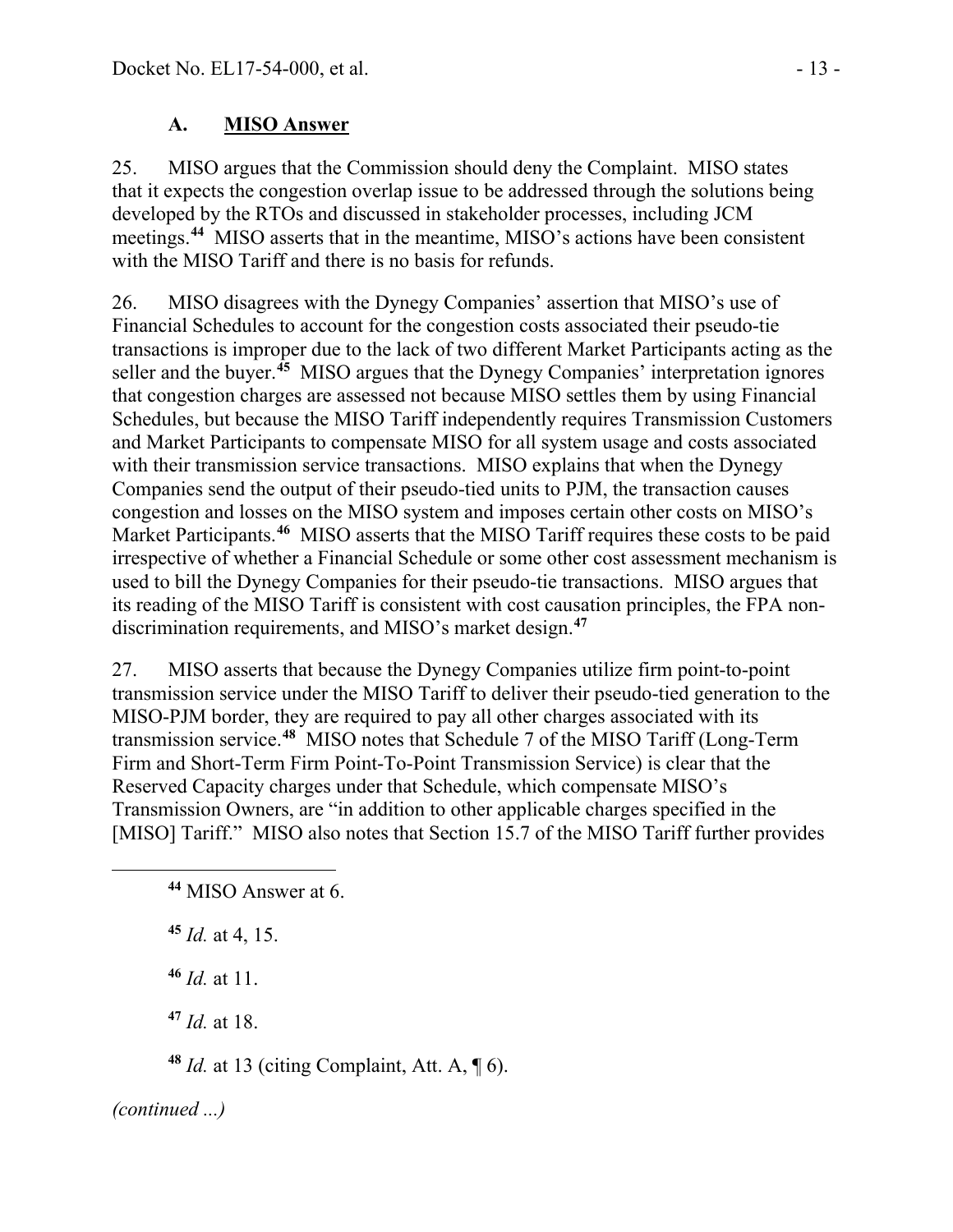that "System Losses are associated with all Transmission Service" and requires MISO to "assess all Market Participants the Marginal Losses Component of Ex Post LMP," as set forth in certain specified provisions applicable to Day-Ahead and Real-Time markets. MISO notes that its Credit Policy recognizes that "all Transmission Service transactions are subject to congestion costs and marginal losses."**[49](#page-13-0)** MISO states that requirements to pay congestion and losses are further emphasized in provisions applicable to Module B Transmission Service, such as Section 22.2 (Additional Charge to Prevent Abuse) and Section 23.2 (Limitations on Assignment or Transfer of Service).**[50](#page-13-1)**

28. MISO asserts that while pseudo-tie transactions are functionally identical to exports or through schedules, they better lend themselves to the administrative mechanisms utilized for Financial Schedules.**[51](#page-13-2)** MISO states that pseudo-tie administration presents certain unique modeling, meter data reporting and settlement burdens and challenges. MISO explains that by utilizing modified capabilities established to administer Financial Schedules, MISO resolved these challenges in order to ensure that the Dynegy Companies' commercial choices are properly supported. MISO asserts that it was appropriate to clarify, in the BPM, the use of Financial Schedules procedures and capabilities for the purposes of settling MISO Tariff-required congestion and losses charges associated with pseudo-tied units. MISO notes that Section 2.7.3 of MISO's Market Settlements BPM clarifies that Financial Schedules procedures and capabilities can be used for the purposes of settling MISO Tariff-required congestion and loss charges associated with pseudo-tied units,**[52](#page-13-3)** and that Section 2.7.3 of its Market Settlements BPM, as well as the other Market Settlements BPM provisions applicable to pseudo-ties, have been applied since MISO launched its energy markets in 2005.

**<sup>49</sup>** *Id.* (quoting MISO Tariff, Att. L).

<span id="page-13-1"></span>**<sup>50</sup>** *Id.* n.54 (quoting MISO Tariff, Module B, Section 22.2 ("In addition, the Market Participant shall pay for marginal Losses and any congestion relief costs based on the actual transmission path for which service is scheduled according to provisions in Module C."); MISO Tariff, Module B, Section 23.2 ("In addition, the Market Participant shall be financially responsible for any Energy, Marginal Congestion Charge, and Marginal Losses associated with related Market Participant's transactions . . .")).

<span id="page-13-2"></span>**<sup>51</sup>** *Id.* at 14.

<span id="page-13-0"></span> $\overline{a}$ 

<span id="page-13-3"></span>**<sup>52</sup>** *Id.* at 18-19 (citing BPM-005, Market Settlements, Section 2.7.3).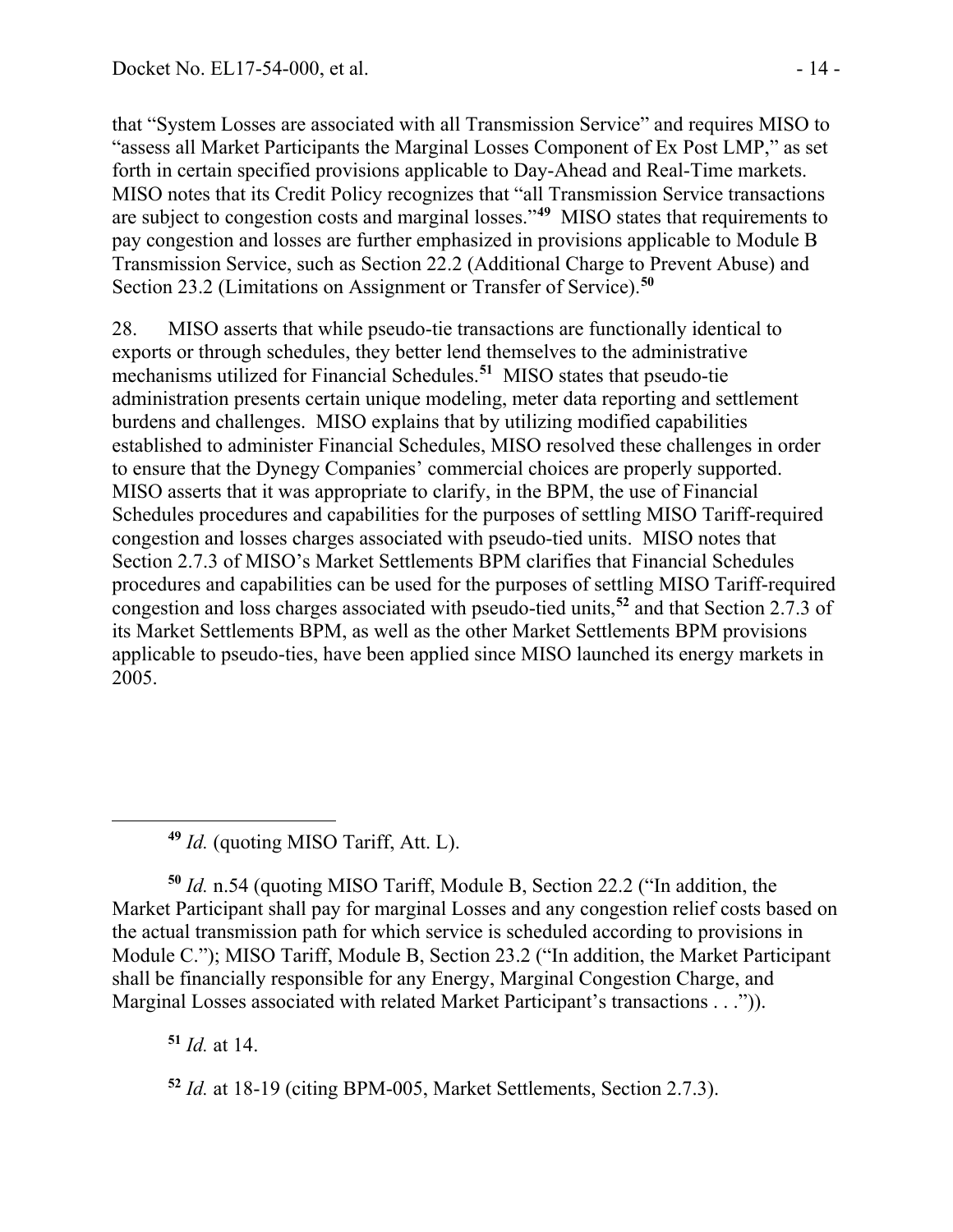29. MISO argues that the provisions are consistent with the MISO Tariff because there is no modification to any of the formulas established by the MISO Tariff to calculate the Cost of Congestion and the Cost of Losses.**[53](#page-14-0)** MISO asserts that use of the existing Financial Schedule settlement infrastructure implements these requirements in a costefficient way for MISO and its Market Participants, including pseudo-tie Transmission Customers.

30. Further, MISO argues that the Dynegy Companies have not demonstrated that any MISO Tariff provision or MISO practice is unjust and unreasonable.**[54](#page-14-1)** MISO asserts that the fact that MISO and PJM impose charges under their Commission-approved Tariffs on a customer that does business in both markets does not necessarily indicate that the customer is being "double charged." Moreover, although MISO explains that some congestion cost overlap may exist between MISO's and PJM's markets, MISO contends that the alleged double counting, even if confirmed with respect to the Dynegy Companies' pseudo-tie transactions, arises only under a narrow set of circumstances: when a Reciprocally Coordinated Flowgate under the MISO-PJM Joint Operating Agreement (JOA) binds simultaneously in both the MISO and PJM markets. MISO contends that the alleged double counting applies only to congestion charges, asserting that there could be no double counting, even in theory, in any other circumstances or with respect to any other charges, such as losses or administrative charges.**[55](#page-14-2)**

31. MISO asserts that to the extent action is required to address the double counting issue, the Commission should base such action on a comprehensive record, including an analysis of costs, cost causers, benefits, and beneficiaries of all aspects of the issue.**[56](#page-14-3)** MISO states that it and PJM are currently working on developing a solution to the issue. MISO notes, *inter alia*, that on April 7, 2017, the RTOs held a special JCM conference call meeting to discuss a revised solution and detailed examples, illustrating how the congestion overlap would be accounted for in market administration, as well as, providing rebates of any overlapping congestion costs in the appropriate markets.**[57](#page-14-4)**

<span id="page-14-0"></span>**<sup>53</sup>** *Id.* at 16.

- <span id="page-14-1"></span>**<sup>54</sup>** *Id.* at 19.
- <span id="page-14-2"></span>**<sup>55</sup>** *Id.* at 6, 19-20.
- <span id="page-14-3"></span>**<sup>56</sup>** *Id.* at 22-23.
- <span id="page-14-4"></span>**<sup>57</sup>** *Id.* at 10.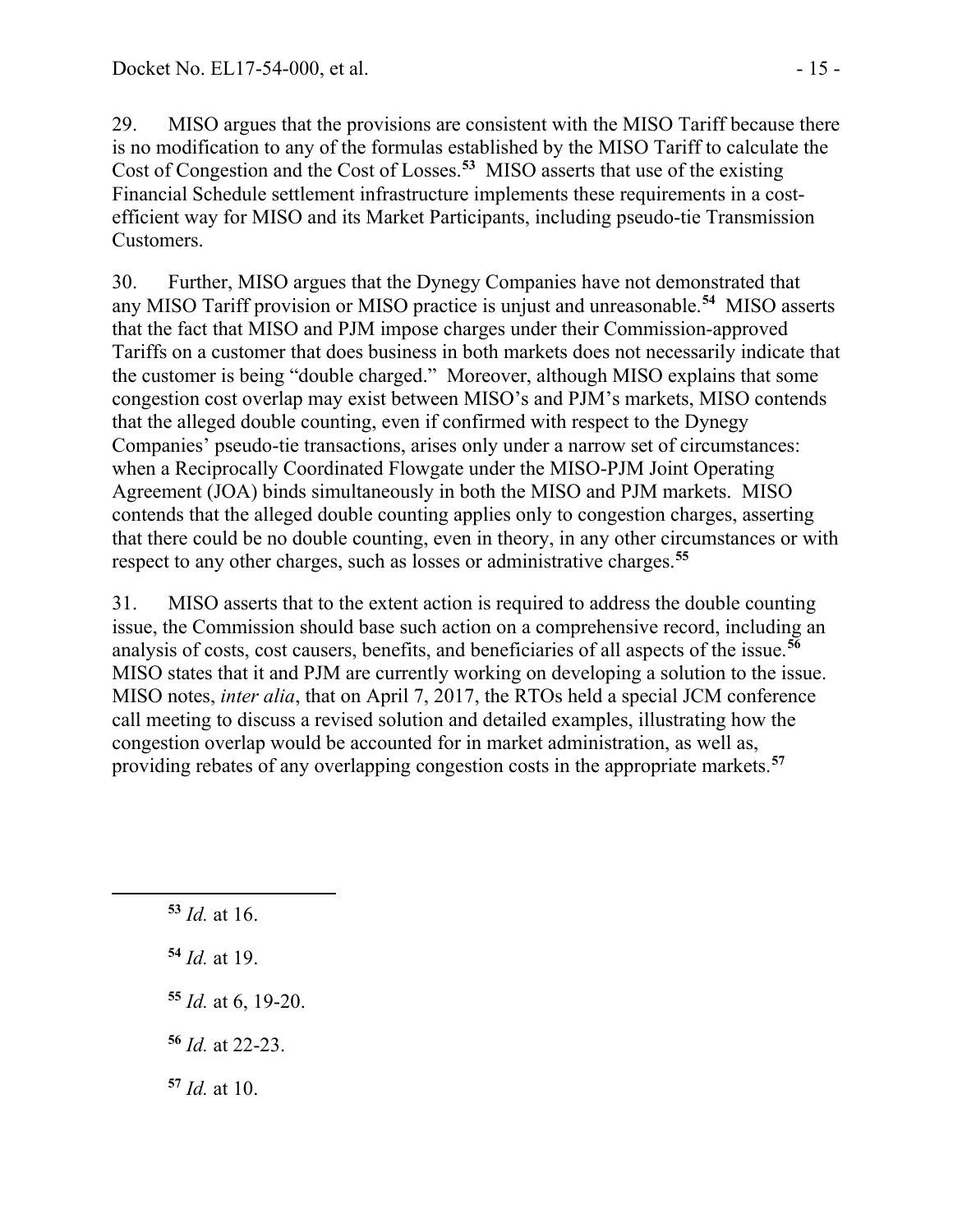32. In addition, MISO argues that the Dynegy Companies' FFE assertions fail to identify any MISO Tariff or JOA provision violated by MISO or to demonstrate that any MISO Tariff provisions are not just and reasonable.**[58](#page-15-0)** MISO further asserts that there is not any showing in the Complaint that the FFE provisions established in the JOA are in any way unjust and unreasonable. MISO disagrees with the Dynegy Companies' argument that it should allow the FFEs to move with the pseudo-tied generation, asserting that there is no basis in the JOA for any such transfer.

33. MISO explains that FFEs are based on historical uses of the system.**[59](#page-15-1)** MISO claims that the Dynegy Companies' assertion that PJM is entitled to any modified allocation of FFE due to the Dynegy Companies recently acquired transmission service and decision to administer interchange transactions to PJM is inconsistent with Section 6.4 of the JOA Congestion Management Protocol. MISO asserts that the JOA does not specify alteration of FFE allocations with respect to pseudo-tie modeling. MISO contends that FFEs are intended to represent historic, pre-market uses of the transmission system and would not be appropriately allocated to another party to the JOA, namely PJM, for a new use of the transmission system, specifically export energy to serve nonnative load in an adjacent balancing authority area.

34. MISO argues that the Dynegy Companies misunderstand the purpose of FFE allocations.**[60](#page-15-2)** MISO asserts that these allocations are needed to protect the equity of historical users by providing the RTO a financial property right. MISO contends that the Dynegy Companies' claim that their new service, which is not a historic use of the system, authorizes them or MISO to re-assign financial property rights (i.e., FFEs) to PJM is not supported by the JOA.

35. MISO asserts that the Commission should order no refunds in this proceeding.**[61](#page-15-3)** MISO argues that if the Commission decides that any MISO practice or MISO Tariff provision is no longer just and reasonable, the relief should be prospective only, as of the date of the Commission's order.**[62](#page-15-4)** MISO notes that in RTO markets, the Commission has

<span id="page-15-4"></span><span id="page-15-3"></span><span id="page-15-2"></span><span id="page-15-1"></span><span id="page-15-0"></span> *Id.* at 23-24. *Id.* at 24. *Id.* at 25. *Id.* at 26. *Id.* at 27. *(continued ...)*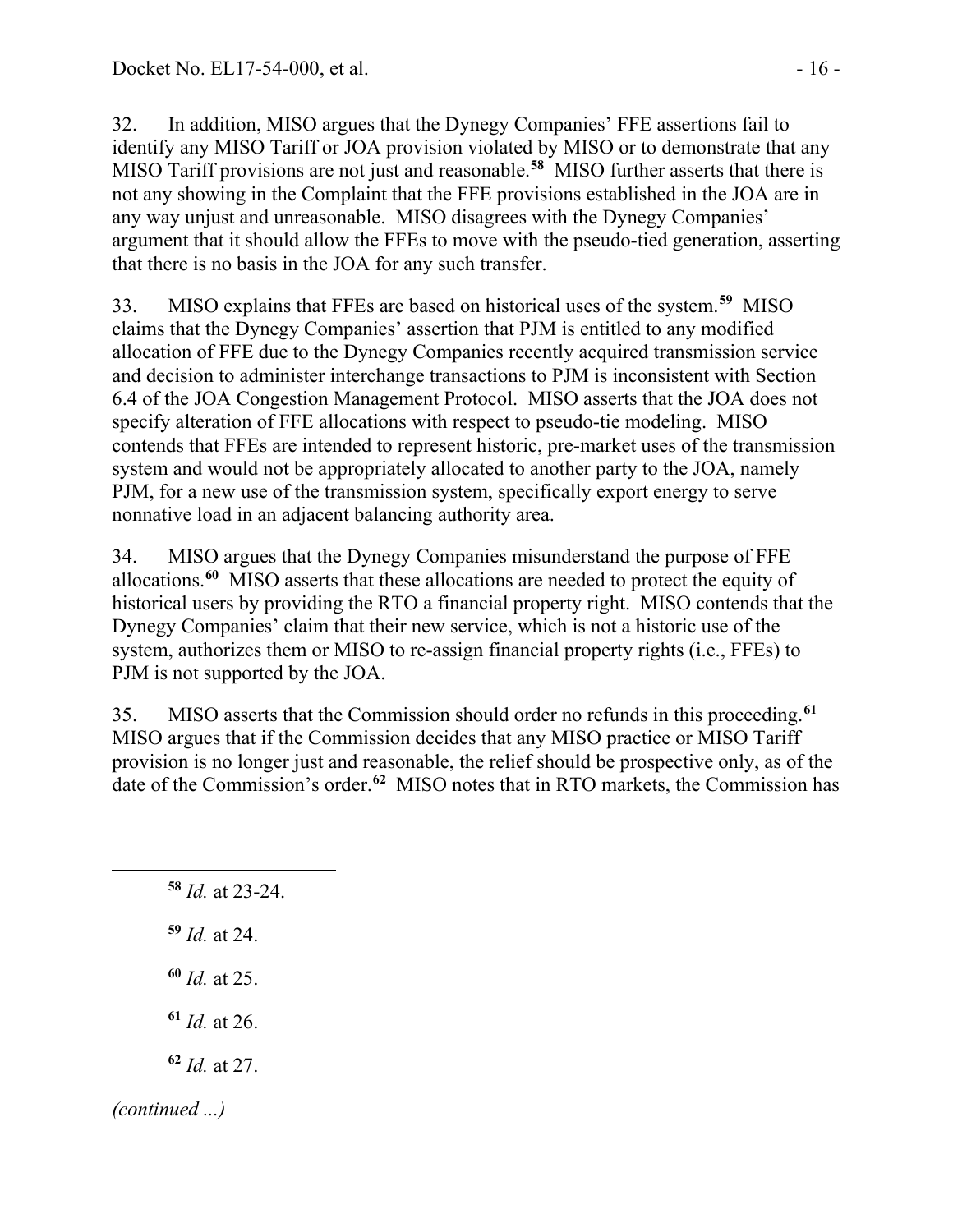declined to require refunds where they would require re-running of the market or would have other adverse effects on the market.**[63](#page-16-0)**

## **B. Entergy Protest**

36. Entergy argues that the Commission should find that MISO has properly followed the MISO Tariff and cost causation principles in charging congestion, losses and related administrative charges to the Dynegy Companies.**[64](#page-16-1)** Entergy also argues that the Commission should find that the Dynegy Companies have failed to meet their burden under section 206 to show that the MISO Tariff or the rates charged pursuant to the MISO Tariff are unjust and unreasonable.**[65](#page-16-2)**

37. Entergy states that it supports MISO's answer to the Tilton complaint in Docket No. EL16-108-000 with regard to provisions of the MISO Tariff that apply to pseudo-ties and the Financial Schedules that MISO employs to collect these costs from the Dynegy Companies.**[66](#page-16-3)** Entergy contends that by using Financial Schedules for purposes of settlement, MISO is simply using its existing market settlements infrastructure to assess these otherwise required charges or credits. Entergy further contends that if the Commission were to find, as the Dynegy Companies request, that it is a filed rate violation for MISO to use a Financial Schedule in which a Market Participant is listed as both the buyer and the seller, refunds could be due for all the charges assessed through use of the Financial Schedules. Entergy asserts that it would be an immense undertaking to determine such refunds and surcharges. Entergy contends that such an undertaking is unwise and unwarranted based on the Dynegy Companies' insufficient showing of a violation of the MISO Tariff.**[67](#page-16-4)**

<span id="page-16-2"></span>**<sup>65</sup>** *Id.* at 2.

<span id="page-16-3"></span>**<sup>66</sup>** *Id.* at 16.

<span id="page-16-4"></span>**<sup>67</sup>** *Id.* at 18.

<span id="page-16-1"></span><span id="page-16-0"></span> $\overline{a}$ **<sup>63</sup>** *Id.* (citing *Ameren Services Co. v. Midwest Indep. Transmission Sys. Operator, Inc*., 127 FERC ¶ 61,121, at P 157 (2009), *California Ind. Sys. Operator, Inc.*, 120 FERC ¶ 61,271, at PP 24-25 (2007)).

**<sup>64</sup>** Entergy Protest at 13.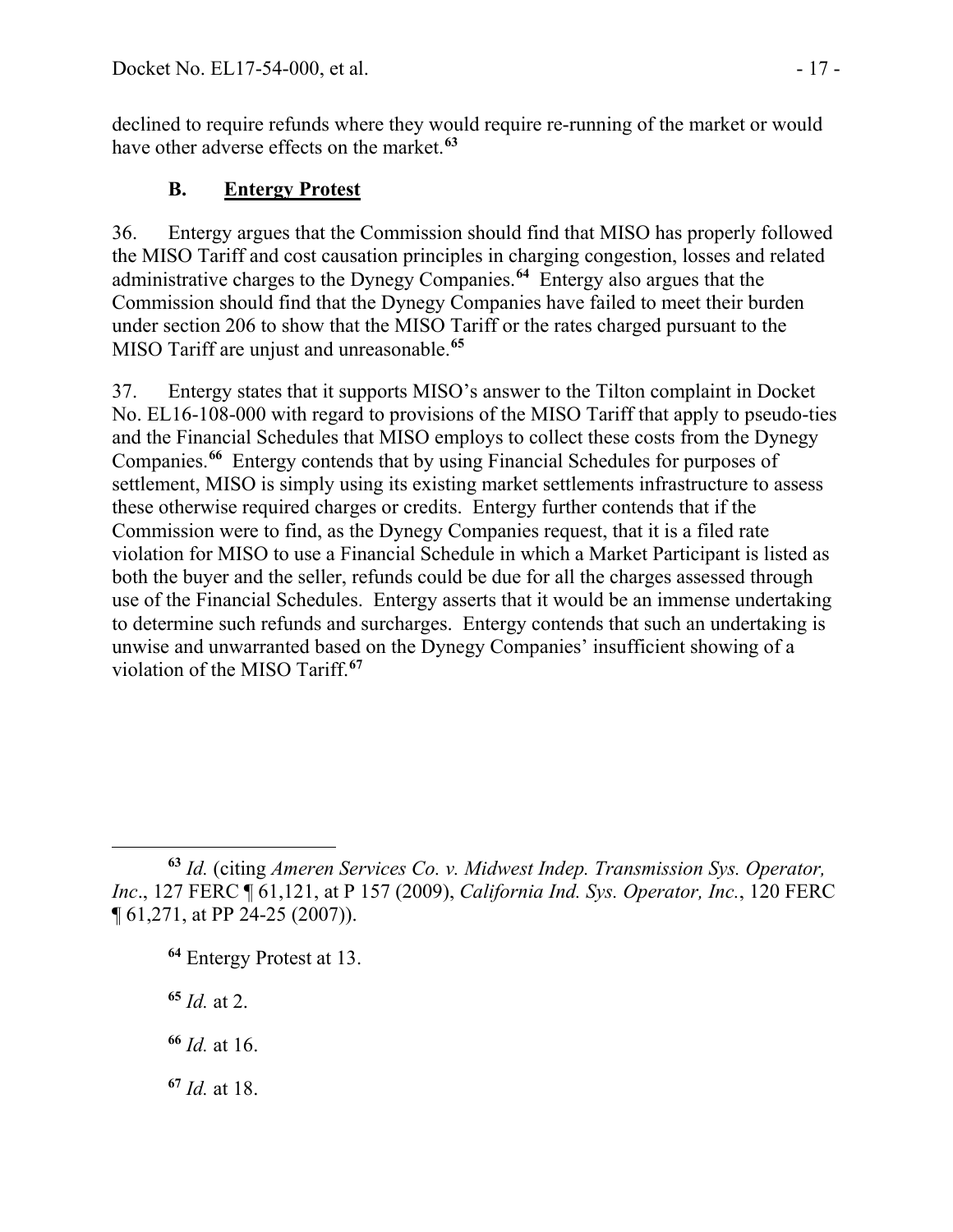38. Entergy asserts that cost causation principles require that the Dynegy Companies pay for congestion from its resource to the MISO border.**[68](#page-17-0)** Entergy asserts that because the Dynegy Companies' resources cause real-time congestion on MISO's system which in turn requires MISO to redispatch the resources under its control in order to keep the system balanced, the Dynegy Companies must pay MISO for the costs they impose on MISO's system.**[69](#page-17-1)** Entergy avers that if MISO did not assess congestion charges on the Dynegy Companies, these costs would continue to be incurred—but would shift to other Market Participants on MISO's system.**[70](#page-17-2)**

39. Further, Entergy argues that the Dynegy Companies' claim that MISO should refund a "significant proportion" of the \$3.4 million in transmission losses charges that the Dynegy Companies incurred during the period is without any basis and should be rejected.**[71](#page-17-3)** Entergy argues that the Dynegy Companies should pay for transmission losses on the transmission system that they use. Entergy asserts that to do otherwise would impermissibly shift the costs of the Dynegy Companies' transactions to other users on the MISO system. Entergy explains that the Dynegy Companies' resources are located on and use MISO's system to reach the MISO-PJM border. Entergy states that it doubts there are any double charges for transmission losses, but if there were any, they would result from PJM charging for losses on MISO's system, and in that instance, the Dynegy Companies' claim against MISO is misplaced because PJM should be responsible for any refunds.

40. Further, Entergy asserts that the Dynegy Companies' argument that they were charged twice for the same congestion is unsupported.**[72](#page-17-4)** Entergy argues that the Dynegy Companies inappropriately conflate the congestion charges they receive from MISO that are related to binding market-to-market constraints and those that are not. Entergy notes that the RTOs have acknowledged the possibility of overlapping congestion charges on binding market-to-market flowgates but agree that there are no overlapping congestion charges on non-market-to-market flowgates.**[73](#page-17-5)**

**<sup>68</sup>** *Id.* at 10. **<sup>69</sup>** *Id.* at 9. **<sup>70</sup>** *Id.* at 12.

<span id="page-17-2"></span><span id="page-17-1"></span><span id="page-17-0"></span> $\overline{a}$ 

**<sup>71</sup>** *Id.* at 10.

**<sup>72</sup>** *Id.* at 13.

<span id="page-17-5"></span><span id="page-17-4"></span><span id="page-17-3"></span>**<sup>73</sup>** *Id.* (citing *Joint and Common Market Presentation*, Item 4: Pseudo-Ties, at 15 *(continued ...)*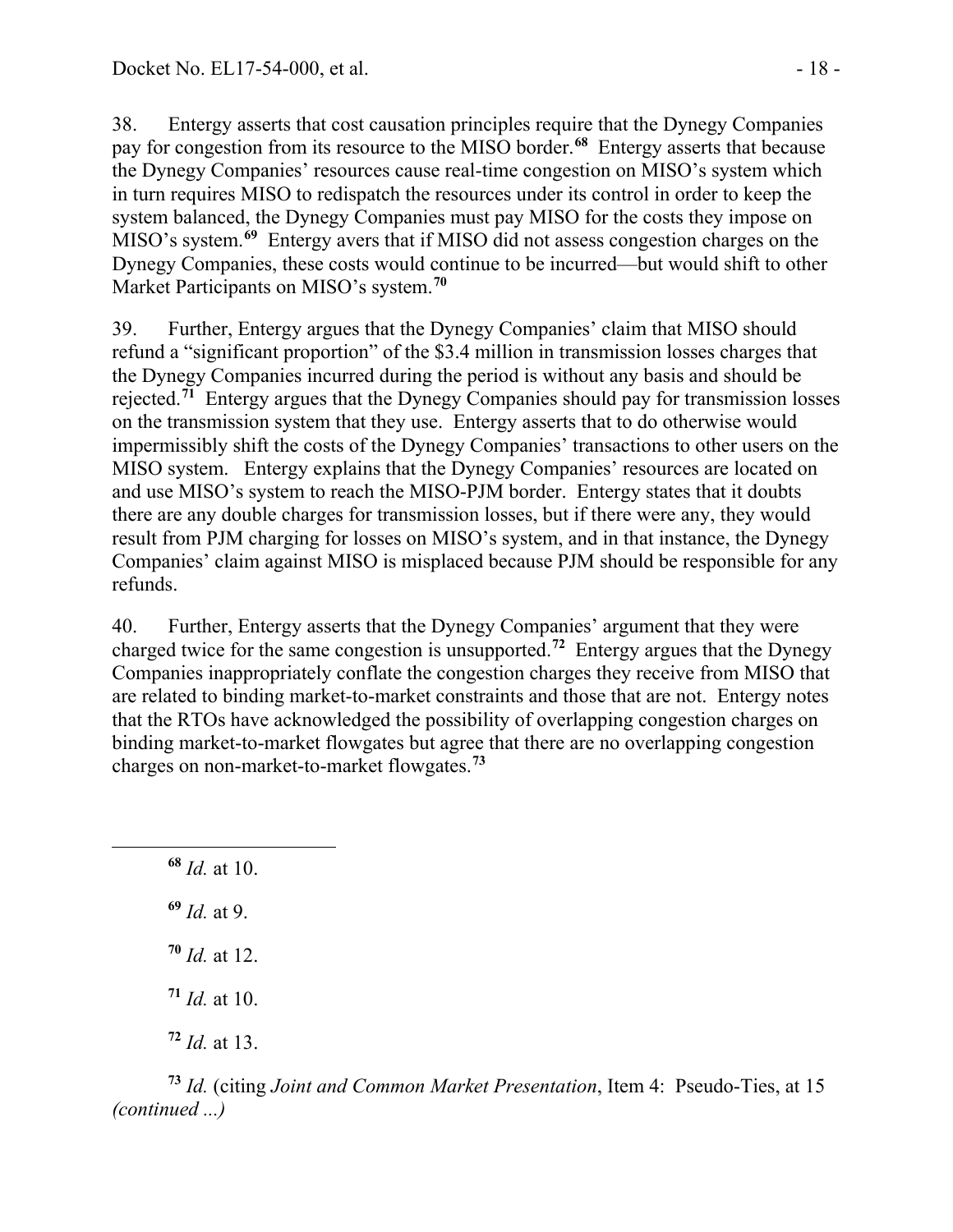41. Entergy argues that the Dynegy Companies have failed to meet the threshold showing under section 206 of the FPA by alleging duplicative charges without any support that they were actually charged twice for the same service.<sup>[74](#page-18-0)</sup> Entergy asserts that the Dynegy Companies' table of daily congestion charges does not take into account that MISO has calculated the congestion on its system (and on coordinated Market-To-Market flowgates) in the real-time market.**[75](#page-18-1)** Entergy notes that PJM's charges listed in that table are for day-ahead congestion for delivery inside PJM, which is a different service altogether.

42. In addition, Entergy asserts, *inter alia*, that the Dynegy Companies' references to the acknowledgement by the RTOs of the possibility of congestion double counting through the Market-To-Market process also do not support their claim of double charging.**[76](#page-18-2)** Entergy asserts that the Dynegy Companies have not shown, for example, that their resources flow power over the market-to-market flowgates or have attempted to quantify any harm from a congestion overlap on Market-To-Market flowgates. Further, Entergy contends that the Dynegy Companies have not explained why they believe that a significant proportion of \$4.9 million in congestion charges from MISO is for Market-To-Market flowgate congestion. Entergy notes that, as the RTOs have publicly stated, the possibility of congestion double counting is small and the harm is expected to be limited. Entergy argues that because the Dynegy Companies' Complaint does not address these issues, they have failed to show that they have been double charged for congestion.

43. Entergy states that in the alternative, if the Commission does not deny the Complaint in full, Entergy supports the Dynegy Companies' motion to consolidate the instant Complaint with all other pending pseudo-tie complaints.**[77](#page-18-3)** Entergy asserts that the Commission should establish settlement discussions led by an administrative law judge or a technical conference so that all parties to the proceedings and all entities affected by generation pseudo-tied out of MISO may participate in discussions and share information on how to address the multi-faceted pseudo-tie problem.**[78](#page-18-4)** Entergy notes that MISO has

<span id="page-18-4"></span><span id="page-18-3"></span><span id="page-18-2"></span><span id="page-18-1"></span><span id="page-18-0"></span>(Aug. 23, 2016)). **<sup>74</sup>** *Id.* at 13-14. **<sup>75</sup>** *Id.* at 14 (citing Complaint, Att. A, Ex. 1). **<sup>76</sup>** *Id.* **<sup>77</sup>** *Id.* at 21. **<sup>78</sup>** *Id. (continued ...)*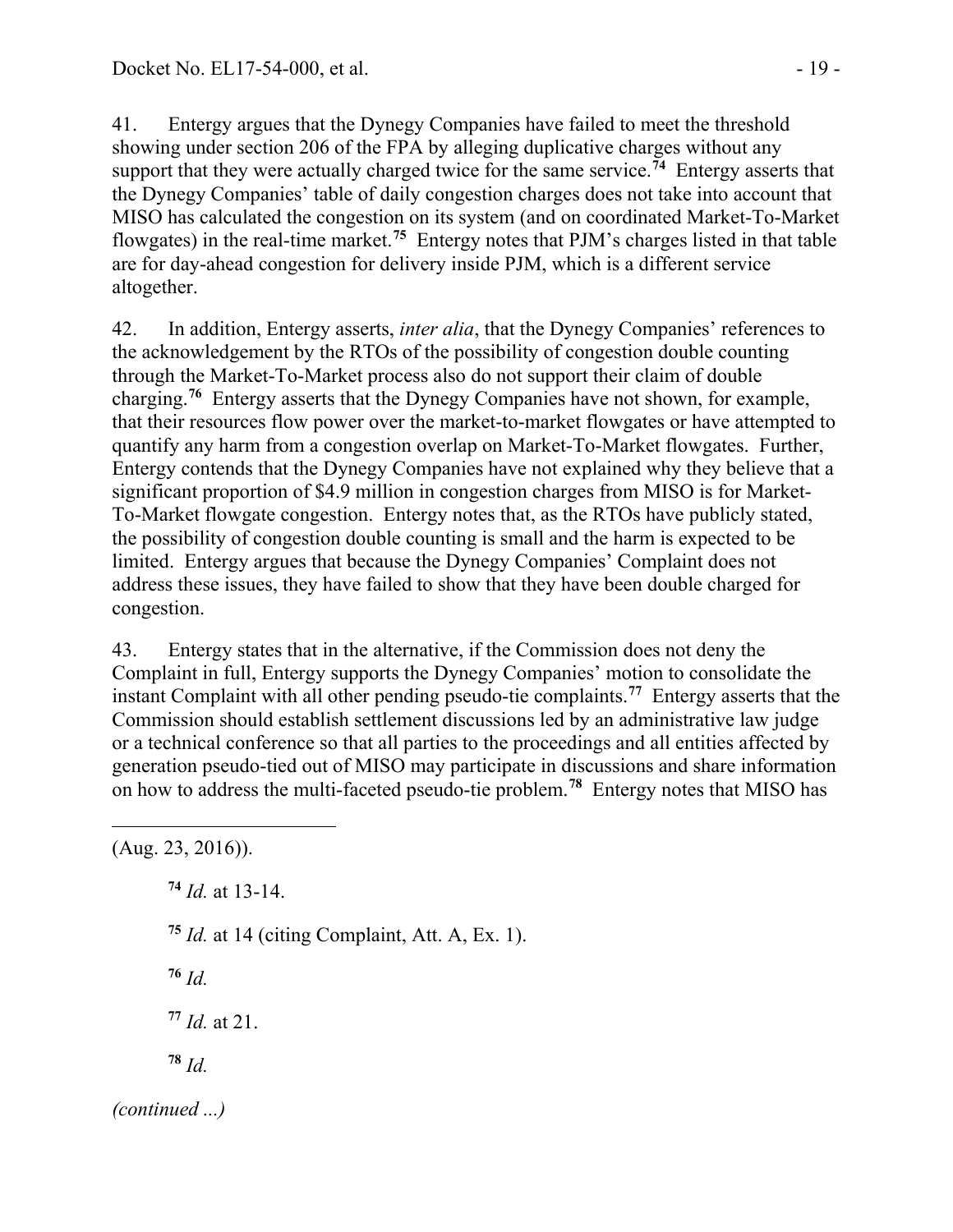identified additional costs and harms from pseudo-tied generation, including uncompensated commitment costs and reliability harms.**[79](#page-19-0)** Entergy argues that the Commission should not address the single issue of potential double congestion without, at the same time, addressing these harms that pseudo-ties impose on participants in the MISO market.

# **C. AEP Comments**

44. AEP asserts that while the Complaint specifically addresses MISO's assessment of congestion and losses charges to resources physically located within MISO's footprint but pseudo-tied into PJM, the issue of duplicative charges is broader than that scenario. AEP notes that certain loads of its affiliate SWEPCO that are physically located within MISO but are pseudo-tied into Southwest Power Pool, Inc. (SPP) also face congestion and losses charges related to the pseudo-tie that SWEPCO believes are duplicative.**[80](#page-19-1)** AEP urges the Commission to conduct a broad review of MISO's practices related to the assessment of congestion and losses charges on resources and loads physically located within MISO's footprint that are pseudo-tied into another balancing authority area, whether that balancing authority area is PJM or SPP.

### IV. **Related Proceedings**

# **A. Other Pseudo-Tie Congestion Complaint Proceedings**

45. On August 25, 2016, Tilton filed a complaint against MISO in Docket No. EL16- 108-000. Tilton alleges that MISO deviated from provisions of the MISO Tariff by imposing congestion and administrative charges on Tilton. Tilton also alleges that MISO's imposition of such charges on Tilton is unjust, unreasonable, and unduly discriminatory because, *inter alia*, it results in the duplicative assessment of congestion and administrative charges by MISO and PJM on pseudo-tied resources. On December 19, 2016, AMP filed a complaint against MISO in Docket No. EL17-29-000. AMP's complaint is substantively similar to Tilton's complaint.

46. On December 21, 2016, Northern Illinois Municipal Power Agency (NIMPA) filed a complaint against PJM in Docket No. EL17-31-000. NIMPA alleges that PJM deviated from provisions of the PJM Tariff by imposing charges that assess congestion costs starting at the nodal point of their facilities within the MISO region, rather than at the interface between MISO and PJM. NIMPA further asserts that this method of calculating such charges is unjust, unreasonable, and unduly discriminatory because it

**<sup>79</sup>** *Id.* at 20.

**<sup>80</sup>** AEP Comments at 3.

<span id="page-19-1"></span><span id="page-19-0"></span>*(continued ...)*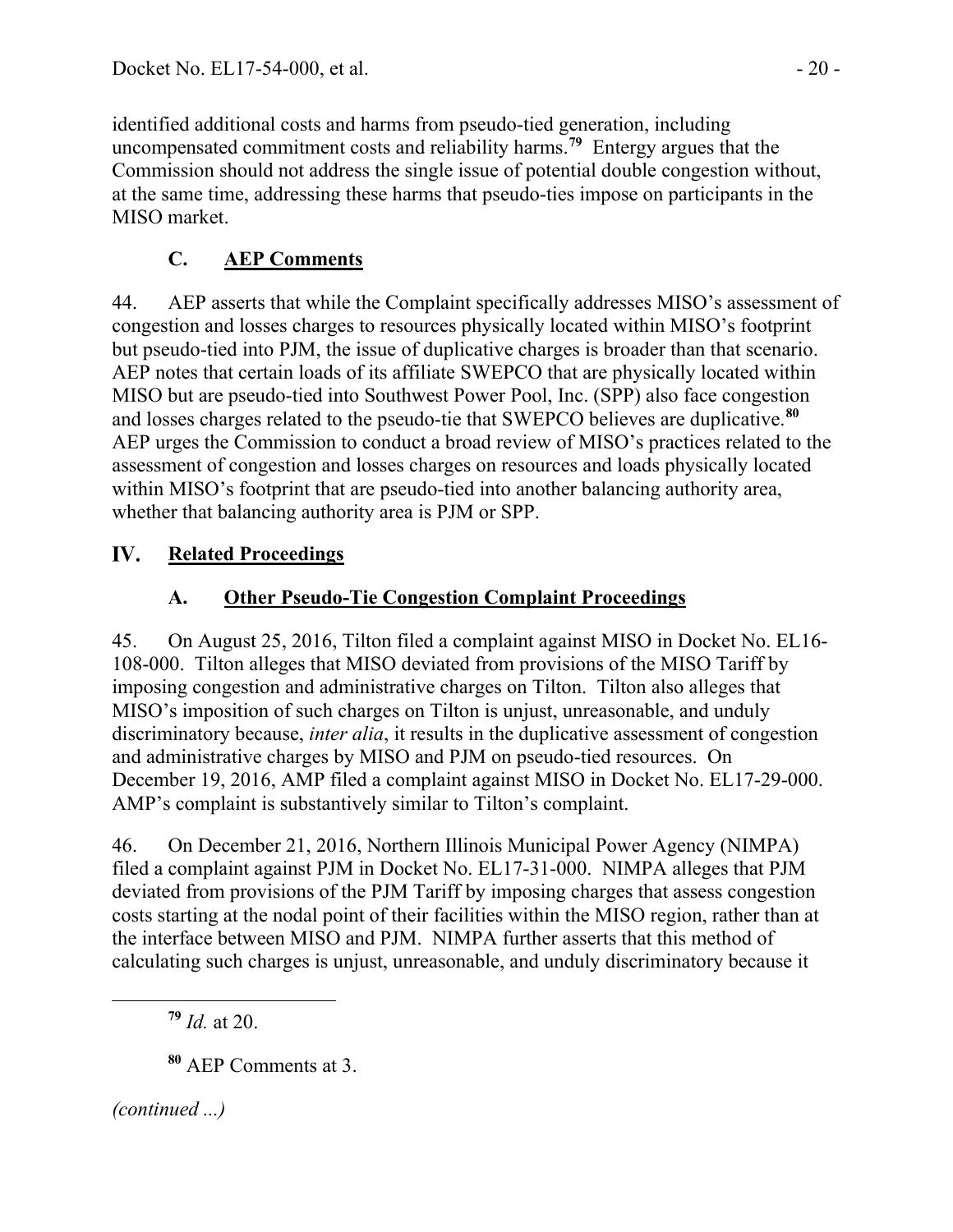results in duplicative costs associated with overlapping transmission service from MISO into PJM. On January 6, 2017, AMP also filed a complaint against PJM in Docket No. EL17-37-000. AMP's complaint is substantively similar to NIMPA's complaint.

47. In this order, we refer to the instant Complaint, and the four other complaints described above,**[81](#page-20-0)** collectively as the MISO/PJM Pseudo-Tie Congestion Complaints.

# **B. RTOs' Phase 1 and Phase 2 Revisions**

48. As part of their efforts to address the market and reliability challenges posed by the increased number of pseudo-tied resources from MISO to PJM, the RTOs proposed a two-phase resolution of certain issues involving the overlapping congestion charges affecting pseudo-tied resources. The RTOs explained that the then-effective JOA contained provisions for coordinated congestion management over Reciprocally Coordinated Flowgates.**[82](#page-20-1)** The RTOs explained that when a Reciprocally Coordinated Flowgate binds simultaneously in both MISO and PJM, that Reciprocally Coordinated Flowgate can create overlapping congestion charges that a pseudo-tied resource pays or is paid.**[83](#page-20-2)** The RTOs explained that congestion overlap occurs on the pseudo-tie transaction path between the source generation resource and sink interface for congestion associated with Reciprocally Coordinated Flowgates that are coordinated under the market-tomarket settlement process.

49. The RTOs further explained that when both markets bind on the same Reciprocally Coordinated Flowgate, the Native Balancing Authority would assess the pseudo-tied resource a transmission usage charge for the energy transactions between the pseudo-tied resource and the interface with the Attaining Balancing Authority. At the same time, the Attaining Balancing Authority would also assess the pseudo-tied resource a charge for delivery of energy, injection and withdrawal, along the path between the physical resource and the interface. In this instance, both the Native Balancing Authority

**<sup>81</sup>** *See supra* PP 45-46.

<span id="page-20-1"></span>**<sup>82</sup>** The JOA is on file as MISO Rate Schedule 5 and as a PJM Interregional Agreement. A Reciprocally Coordinated Flowgate is a Flowgate that is subject to reciprocal coordination by Operating Entities. *See* JOA § 2.2.54. A Flowgate is defined under the JOA as "a representative modeling of facilities or groups of facilities that may act as significant constraint points on the regional system." *See id.* § 2.2.24.

<span id="page-20-2"></span>**<sup>83</sup>** The overlap could be a payment or a charge depending on the location of the constraint and the impact of the pseudo-tie.

*(continued ...)*

<span id="page-20-0"></span>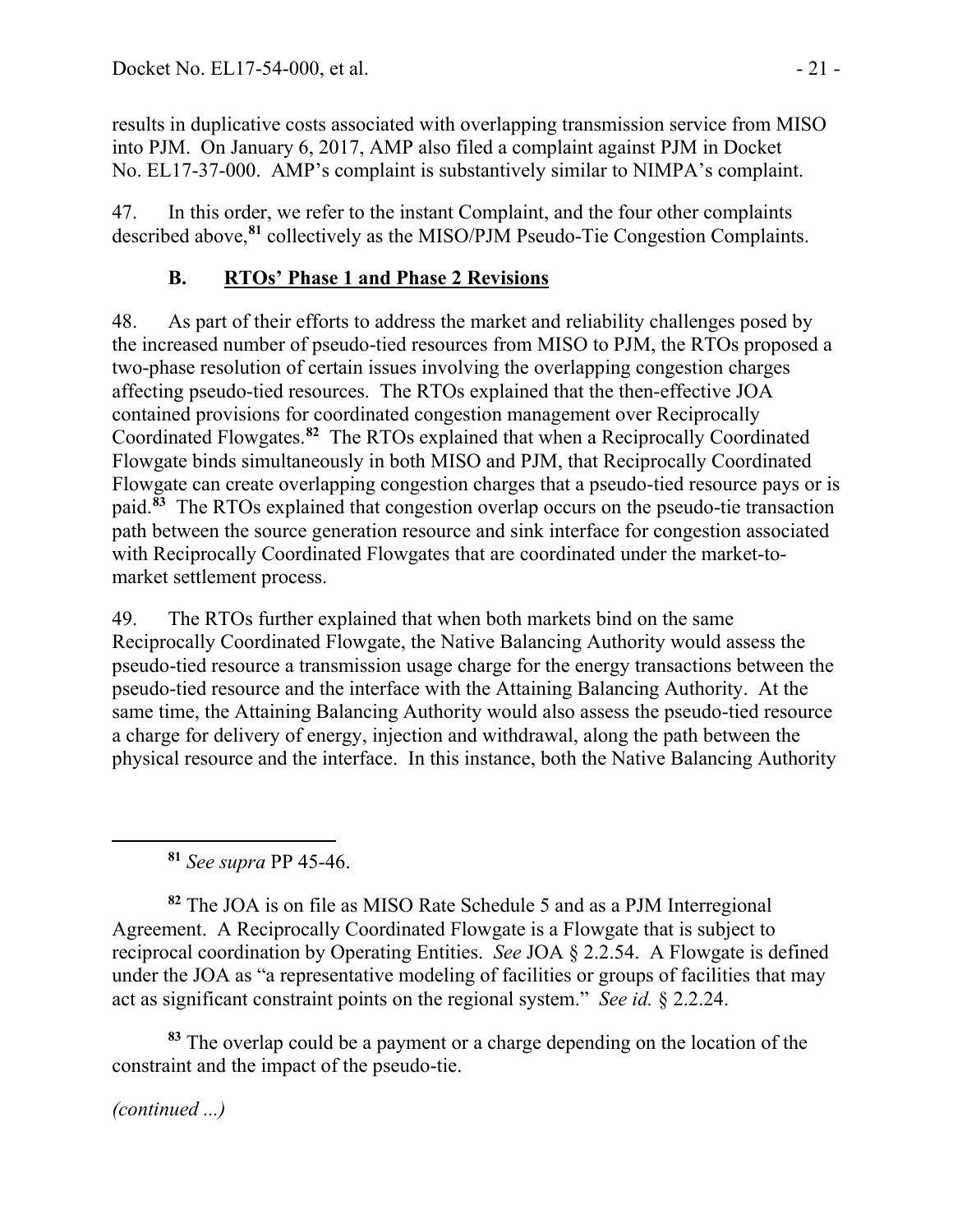and the Attaining Balancing Authority assessed congestion from the pseudo-tied resource to the interface.

50. On October 23, 2017, as amended January 29, 2018 and May 31, 2018, MISO and PJM filed identical proposed revisions to the JOA to address the congestion charge overlap (Phase 1 Revisions). The RTOs stated that the Phase 1 Revisions were intended to eliminate congestion payments between the RTOs associated with pseudo-tie impacts on Reciprocally Coordinated Flowgates, which recognize and account for the congestion payments made by the pseudo-tied customer. The RTOs further proposed to modify settlement treatment of pseudo-tie impacts to properly account for market flows and associated market-to-market congestion payments between the RTOs.

51. On July 31, 2018, the Commission accepted the Phase 1 Revisions, effective August 1, 2018.**[84](#page-21-0)** The Commission found that the "Phase 1 Revisions represent an improvement over current practices and will address the majority of the overlapping congestion charges affecting pseudo-tied generation in MISO and PJM."**[85](#page-21-1)** The Commission noted that the claims that resources had been subject to overlapping congestion charges in the MISO/PJM Pseudo-Tie Congestion Complaint proceedings were beyond the scope of the Phase 1 Revisions proceeding and that such claims would be addressed in the respective complaint proceedings.**[86](#page-21-2)**

52. On June 1, 2018, PJM submitted its Phase 2 Revisions, proposing to modify the PJM Tariff and the PJM Amended and Restated Operating Agreement to (1) charge or credit pseudo-tie transactions from MISO to the PJM-MISO interface for real-time deviations from day-ahead schedules for congestion resulting from market-to-market coordination pursuant to the JOA; and (2) provide a new transaction type to hedge exposure to financial risk for pseudo-tied resources from PJM into MISO (PJM Phase 2 Revisions). On July 31, 2018, the Commission accepted PJM's Phase 2 Revisions effective August 1, 2018, finding that they address concerns about the potential for congestion charge overlap.**[87](#page-21-3)** Again, the Commission found that the claims about the overlapping congestion charges in the complaints were beyond the scope of the Phase 2

**<sup>85</sup>** *Id.* P 22.

**<sup>86</sup>** *Id.* P 30.

<span id="page-21-3"></span><span id="page-21-2"></span><span id="page-21-1"></span>**<sup>87</sup>** *PJM Interconnection, L.L.C.*, 164 FERC ¶ 61,073 at P 17 (2018) (PJM Phase 2 Order).

<span id="page-21-0"></span>**<sup>84</sup>** *Midcontinent Indep. Sys. Operator, Inc.*, 164 FERC ¶ 61,069, at P 3 (2018) (Phase 1 Order).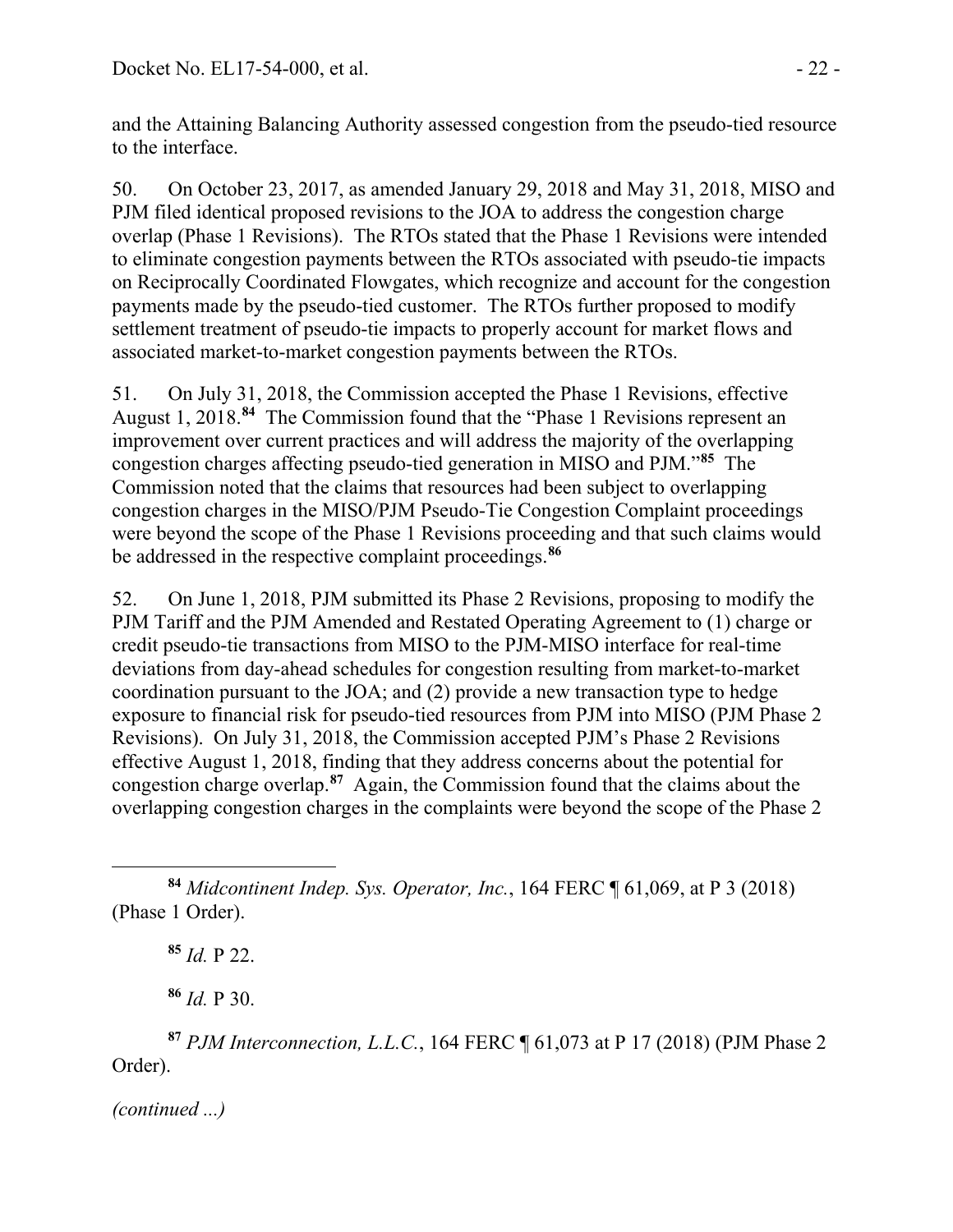Revisions proceeding and stated that it would address the arguments raised in the MISO/PJM Pseudo-Tie Congestion Complaints in those complaint dockets.**[88](#page-22-0)**

53. On October 2, 2018, as amended on January 19, 2019, MISO filed its Phase 2 Revisions to (1) address how Market Participants with pseudo-ties out of MISO can use Virtual Transactions to align Financial Transmission Rights and TUCs; and (2) modify Schedule 17 (Energy Market Support Administrative Service Cost Adder) to reduce the administrative charges assessed to Market Participants with a pseudo-tie of generation or load out of MISO (MISO Phase 2 Revisions). On March 19, 2019, the Commission accepted the MISO Phase 2 Revisions, subject to condition, effective March 1, 2019.**[89](#page-22-1)** The Commission found that the RTOs have demonstrated that the Phase 1 Revisions and the PJM Phase 2 Revisions have eliminated the congestion charge overlap.**[90](#page-22-2)** The Commission stated that it would address the issue of relief for prior charges assessed by MISO, and the various arguments as to whether MISO had authority to assess TUCs which include congestion charges—and administrative charges, in the MISO/PJM Pseudo-Tie Congestion Complaint proceedings.**[91](#page-22-3)**

#### $V_{\cdot}$ **Discussion**

## **A. Procedural Matters**

54. Pursuant to Rule 214 of the Commission's Rules of Practice and Procedure, 18 C.F.R. § 385.214 (2018), the unopposed motions to intervene serve to make the entities that filed them parties to this proceeding. Pursuant to Rule 214(d) of the Commission's Rules of Practice and Procedure, 18 C.F.R. § 385.214(d), the Commission will grant the late-filed motions to intervene of The Dayton Power and Light Company; NRG Power Marketing LLC and GenOn Energy Management, LLC; Organization of MISO States; and Wabash Valley Power Association, Inc. given their interest in the proceeding, the early stage of the proceeding, and the absence of undue prejudice or delay.

**<sup>88</sup>** *Id.* P 44.

<span id="page-22-0"></span> $\overline{a}$ 

<span id="page-22-3"></span><span id="page-22-2"></span><span id="page-22-1"></span>**<sup>89</sup>** *Midcontinent Indep. Sys. Operator, Inc.*, 166 FERC ¶ 61,186 (2019) (MISO Phase 2 Order).

**<sup>90</sup>** *Id.* PP 59, 61.

**<sup>91</sup>** *Id.* PP 52, 56, 63.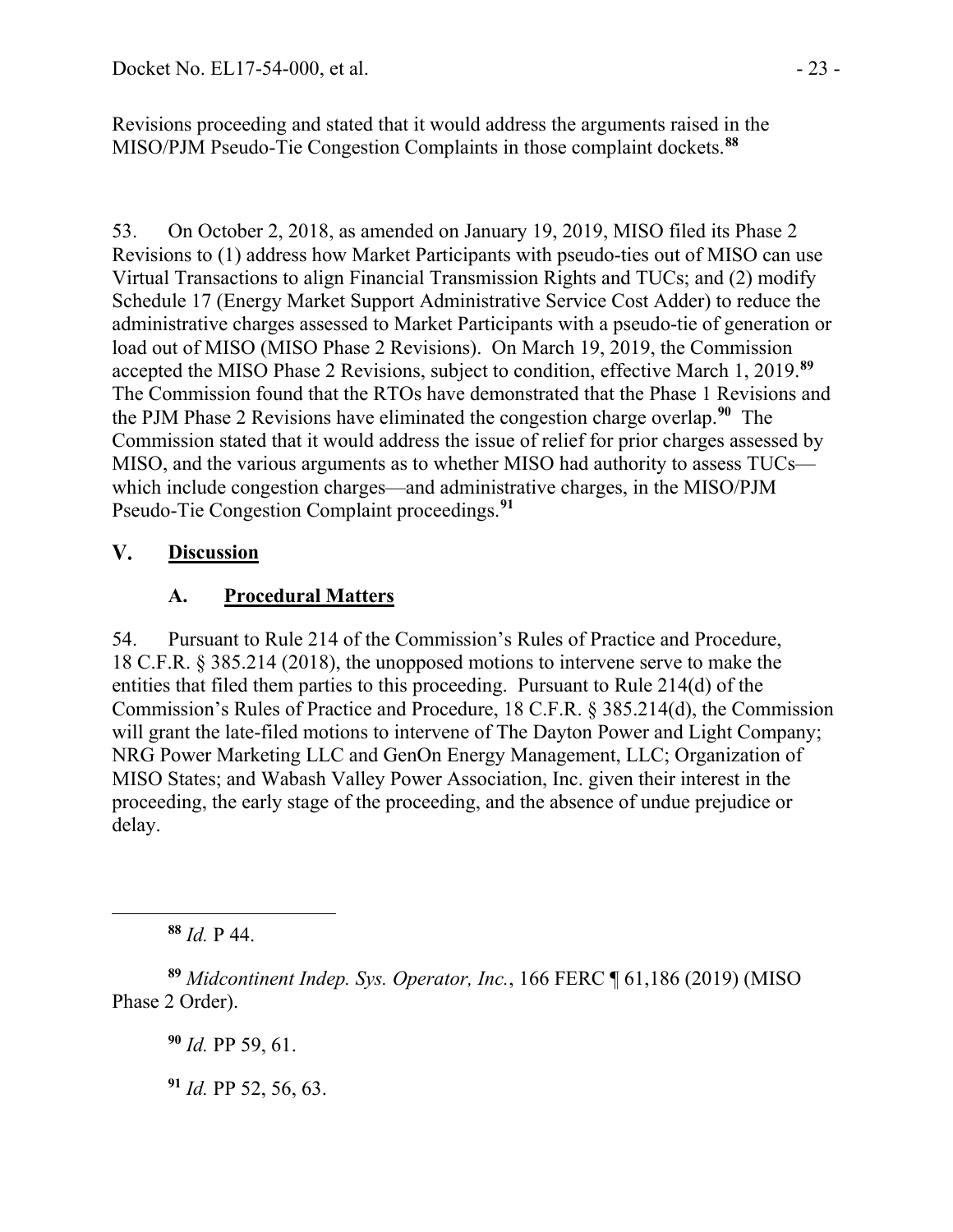55. Rule 213(a)(2) of the Commission's Rules of Practice and Procedure, 18 C.F.R. § 385.213(a)(2) (2018), prohibits an answer to an answer unless otherwise ordered by the decisional authority. We accept the Complainants' June 28, 2018 answer to MISO's answer because it has provided information that assisted us in our decision-making process.

# **B. Substantive Matters**

56. As discussed below, we grant the Complaint in part, deny it in part, establish hearing and settlement judge procedures with respect to appropriate refunds, and establish a refund effective date of March 28, 2017. We also consolidate the instant proceeding with the complaint proceedings in Docket Nos. EL16-108-000, EL17-29-000, EL17-31-000, and EL17-37-000 for purposes of settlement, hearing, and decision.

## **1. Tariff Authorization to Assess Congestion and Losses Charges**

57. We conclude that MISO's assessment of congestion costs and losses charges on the Dynegy Companies does not violate the MISO Tariff. Specifically, as discussed below, we find that the MISO Tariff authorizes MISO to assess congestion costs and losses charges on pseudo-tie transactions. We also find that it was not a violation of the MISO Tariff for MISO to use Financial Schedules as a vehicle for imposing congestion and losses charges on the Dynegy Companies.

58. The Dynegy Companies are MISO Transmission Customers taking service under Schedule 7 of the MISO Tariff (Long-Term Firm Point-to-Point Transmission Service) to facilitate its pseudo-tie transactions. **[92](#page-23-0)** The Dynegy Companies are thus required to pay the applicable charges set forth on Schedule 7 "in addition to other applicable charges specified in the [MISO] Tariff."**[93](#page-23-1)** While Schedule 7 does not itself specify what other MISO Tariff charges are applicable, other provisions in the MISO Tariff identify congestion and loss charges as applicable to all transmission service transactions, including those associated with pseudo-tie transactions. Specifically, Attachment L (Credit Policy) recognizes that all transmission service transactions are subject to the

**<sup>93</sup>** MISO Tariff, Schedule 7.

<span id="page-23-1"></span>*(continued ...)*

<span id="page-23-0"></span>**<sup>92</sup>** Schedule 7 of the MISO Tariff states, in part:

The Transmission Customer shall compensate the Transmission Provider each month for Reserved Capacity at the sum of the applicable charges set forth below in addition to other applicable charges specified in the [MISO] Tariff.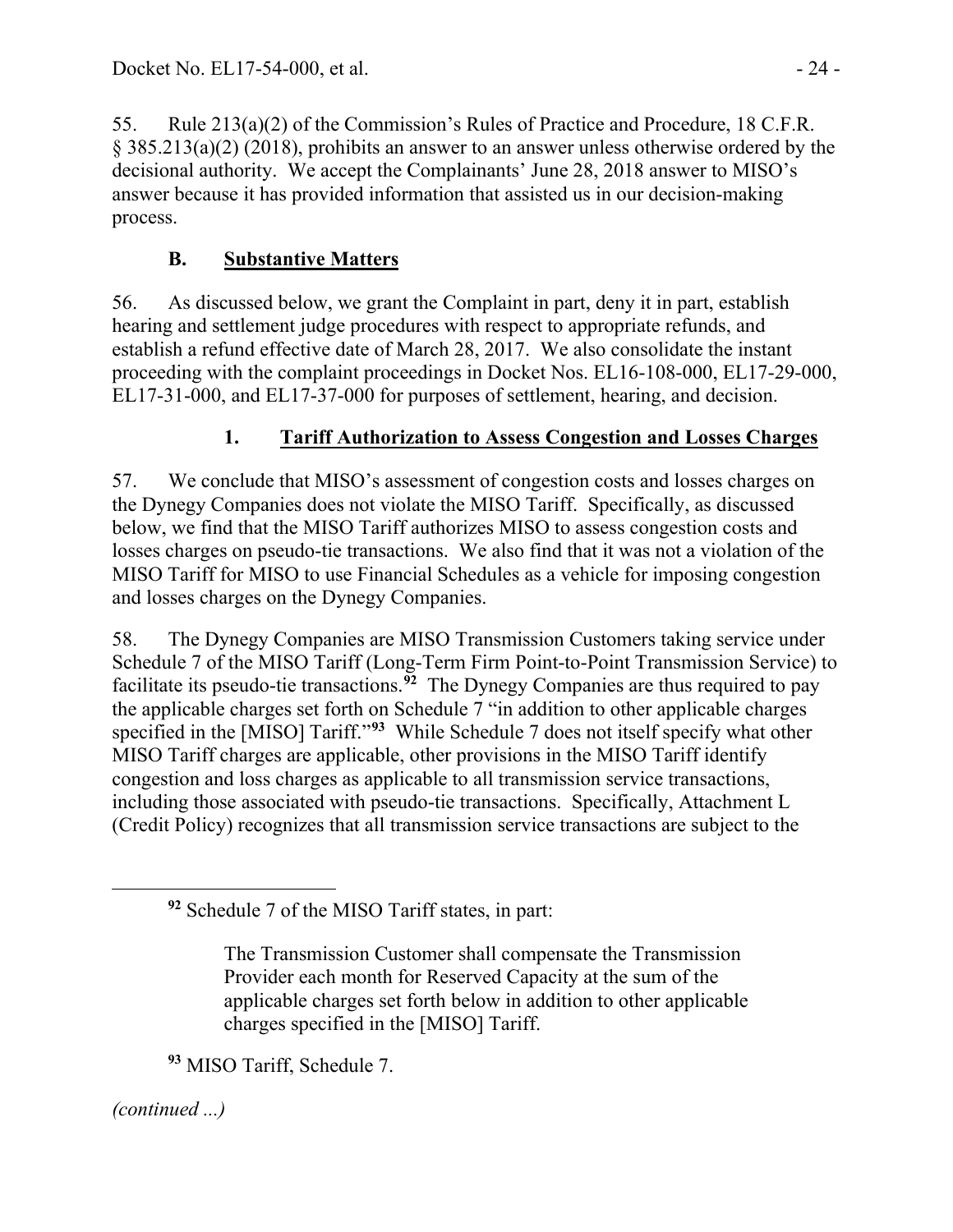<span id="page-24-0"></span> $\overline{a}$ 

costs of congestion and losses.**[94](#page-24-0)** In addition, Section 15.7 of the MISO Tariff provides for the assessment of marginal losses on all transmission service including transmission service associated with pseudo-tied resources.**[95](#page-24-1)** Moreover, Section 23.2 (Limitations on Assignment or Transfer of Service) identifies congestion charges as among the transmission service costs for which Market Participants are financially responsible. **[96](#page-24-2)** Section 23.2 references, *inter alia*, Section 40.4. While section 40.4 is reserved, it has a non-reserved Subsection 40.4.2 (Financial Schedule Settlements) that provides, in part, a calculation for the TUC, i.e., the costs of congestion and losses to be assessed to buyers

**<sup>94</sup>** Attachment L of the MISO Tariff states, in part:

Because all Transmission Service transactions are subject to congestion costs and marginal losses, every Transmission Customer of [MISO] must either apply to be a Market Participant or be represented by a duly authorized Market Participant in good standing pursuant to the terms and conditions of this Credit Policy and the Agreements.

<span id="page-24-1"></span><sup>95</sup> Section 15.7 of the MISO Tariff states:

System Losses are associated with all Transmission Service including Transmission Service associated with Grandfathered Agreements. The Transmission Provider shall assess to Market Participants the Marginal Losses Component of LMP, as specified in Sections 39.2.9.c.ii, 39.3.3.c.ii, 40.2.11, and 40.4.1.

<span id="page-24-2"></span>**<sup>96</sup>** Section 23.2 of the MISO Tariff states, in part:

If the Assignee requests a change in the Point(s) of Receipt or Point(s) of Delivery, or a change in any other specifications set forth in the original Service Agreement . . . the Market Participant shall be financially responsible for any Energy, Marginal Congestion Charge, and Marginal Losses associated with related Market Participant's transactions as set forth in Sections 39.3.1 [Charges for Day-Ahead Energy and Operating Reserve Market Purchases], 39.3.3 [Payments and Charges for Financial and Interchange Schedules], 40.3 [Real-time Energy and Reserve Market Settlement] and 40.4 [Reserved].

The fact that the MISO Tariff requires customers to pay these charges on redirects necessarily assumes that they are also paid on the original Receipt and Delivery Points.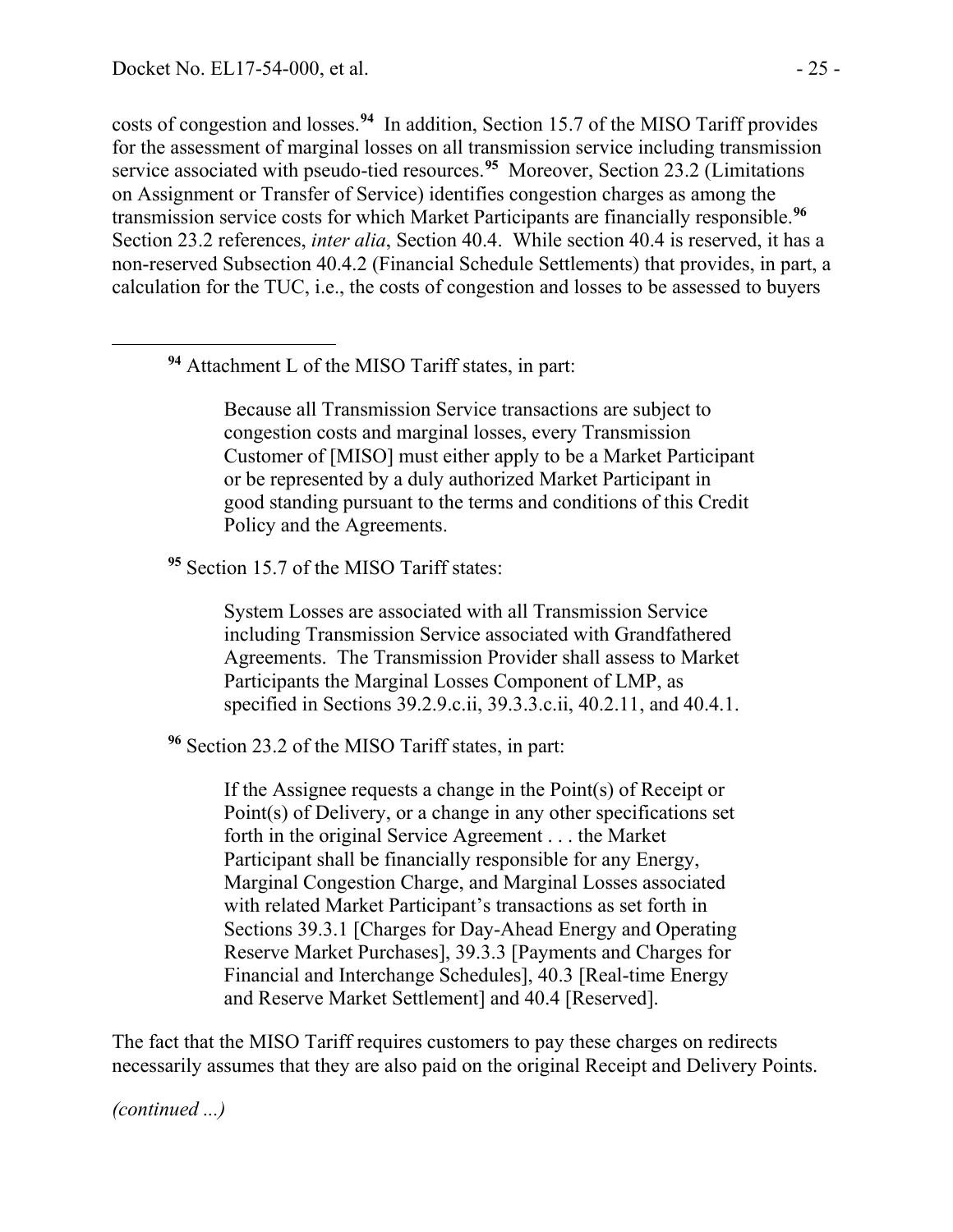and sellers under Financial Schedules designated to be settled in the Real-Time Energy and Operating Reserve Market. **[97](#page-25-0)**

59. We note that pseudo-tie transactions that utilize MISO's Transmission System cause real-time congestion costs on MISO's Transmission System,**[98](#page-25-1)** and we find that MISO properly settles the congestion charges associated with such transactions as a part of the MISO real-time market. Consistent with this finding, Section 2.7.3 of the Market Settlements BPM clarifies that the settlement of pseudo-tied generation within the MISO Balancing Authority Area to an external Balancing Authority Area is "only applicable to the [real-time market]." We further note that it has been MISO's standard practice since it launched its energy markets in 2005 to assign Financial Schedules to pseudo-tie transactions, as reflected in MISO's BPMs. **[99](#page-25-2)** Thus, for more than ten years, MISO has used the procedures and capabilities of Financial Schedules for the purpose of settling MISO Tariff-required congestion and losses charges associated with pseudo-tie transactions. **[100](#page-25-3)** We recognize both that the MISO Tariff does not explicitly state that a Financial Schedule will be created for a pseudo-tie transaction and that the MISO Tariff's definition of Financial Schedule refers to "two Market Participants." However, given that the MISO Tariff does not specify what settlement vehicle MISO must use to assess congestion charges on pseudo-tie transactions, and such charges are settled in the realtime market, we find it reasonable that MISO assigned Financial Schedules to Dynegy Companies' pseudo-tie transactions and assessed congestion costs via the TUC.<sup>[101](#page-25-4)</sup>

60. In sum, we find that the MISO Tariff authorizes MISO to assess congestion and loss charges on the Dynegy Companies, and that MISO did not violate its Tariff by using Financial Schedules to do so. Schedule 7, Attachment L, Section 15.7, and Section 23.2 of the MISO Tariff recognize and provide for the imposition of congestion and loss

**<sup>97</sup>** MISO Tariff, Module C, Section 40.4.2.

**<sup>98</sup>** *See, e.g.,* MISO Answer at 4-5, 11; Entergy Protest at 10-12.

<span id="page-25-2"></span><span id="page-25-1"></span>**<sup>99</sup>** Section 2.7.3 of the Market Settlements BPM states, in part "[w]ith these [pseudo-tied] volumes, a Pseudo Real-Time Financial Schedule is created." Additionally, we note that Section 2.7.3 of the Market Settlements BPM states, in part, that "[p]seudo-tied Generation Resources are subject to congestion and loss charges between their Resource and the Interface CPNode where the energy is being exported."

**<sup>100</sup>** MISO Answer at 15-16.

<span id="page-25-0"></span>

<span id="page-25-4"></span><span id="page-25-3"></span>**<sup>101</sup>** MISO explains that by utilizing modified capabilities established to administer Financial Schedules, MISO was able to ensure that the Dynegy Companies' commercial choices are properly supported. *Id.* at 14-15.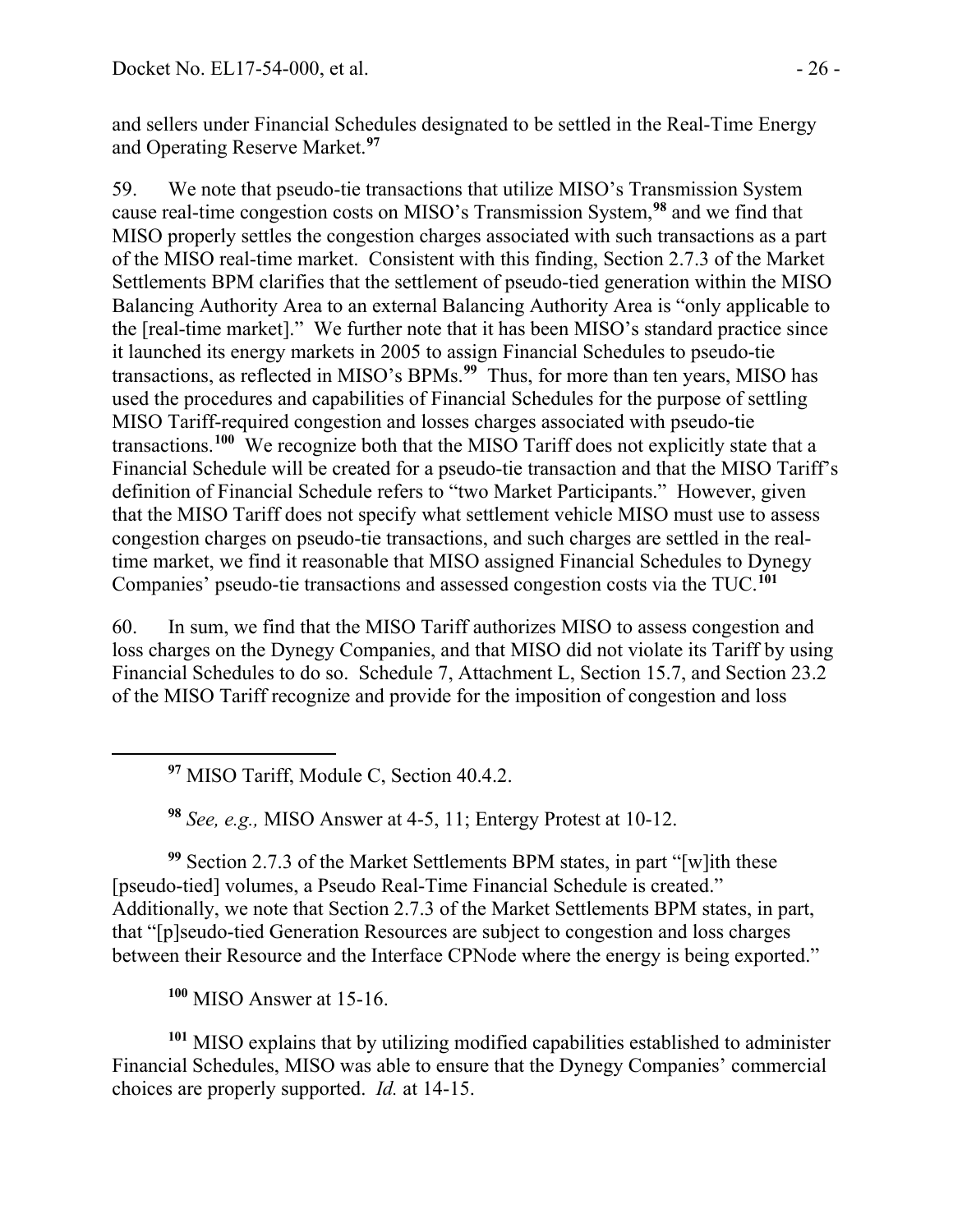charges on the Dynegy Companies, while Section 40.4.2—when read in conjunction with these provisions—specifies the calculation of such charges.

## **2. Whether MISO's Assessment of Congestion and Losses Charges Is Unjust, Unreasonable, Unduly Discriminatory or Preferential**

61. As discussed below, we find the Dynegy Companies have not shown that it was unjust, unreasonable, unduly discriminatory or preferential for MISO to assess congestion and administrative charges on the Dynegy Companies. However, we find that there was the potential for the RTOs to assess unjust and unreasonable overlapping or duplicative congestion charges prior to the effective dates of the Phase 1 and Phase 2 filings, and thus we establish hearing and settlement procedures to consider the extent to which the Complainants in the MISO/PJM Pseudo-Tie Congestion Complaints may have been subject to such charges and are due refunds.

62. We find that Dynegy has not shown that it was unjust, unreasonable, unduly discriminatory or preferential for MISO to assess congestion and losses charges on the Dynegy Companies.

63. The Dynegy Companies assert that they expect a significant proportion of the approximately \$8.3 million of the congestion and losses charges that MISO has assessed their pseudo-tied resources from June 1, 2016 through February 28, 2017 are duplicative of congestion and losses assessed by PJM to the same resources through LMPs. Therefore, the Dynegy Companies argue that these charges are unjust, unreasonable, and unduly discriminatory.

64. First, regarding the Dynegy Companies' claim that they have been assessed duplicative losses, MISO explains that there could be no overlapping losses charges, even in theory; any overlapping charges apply only to congestion and arise solely when the RTOs' coordinated market-to-market flowgates bind in both markets.**[102](#page-26-0)** In addition, the Dynegy Companies have not provided sufficient evidence to demonstrate that they have been subject to overlapping losses charges.

65. Second, in the Complaint, the Dynegy Companies argue, *inter alia*, that the congestion overlap issue, to the extent it affects the Dynegy Companies, has been exacerbated by MISO's decision to remove FFEs that were historically assigned to their pseudo-tied resources. We agree with MISO that Dynegy Companies' assertions regarding MISO's administration of FFEs fail to identify any specific Tariff or JOA provision allegedly violated by MISO. The Dynegy Companies also do not allege and do not demonstrate that any of the FFE provisions established in the JOA are unjust,

<span id="page-26-0"></span>*(continued ...)*

**<sup>102</sup>** *Id.* at 6, 19-20.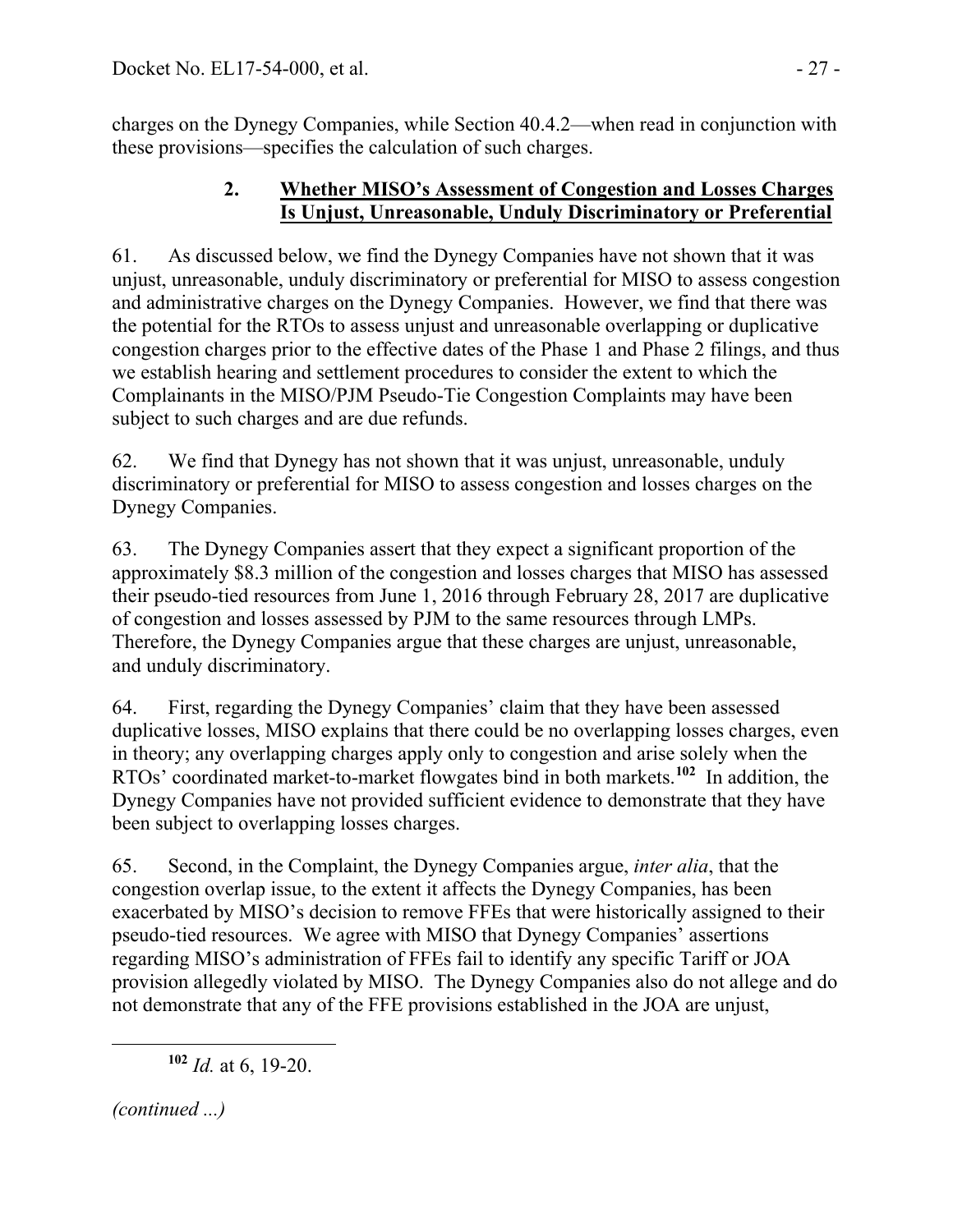unreasonable, unduly discriminatory or preferential. Further, as MISO explains, under the JOA, FFEs are assigned based on historic flows and not current system conditions.**[103](#page-27-0)** Thus, we reject the Dynegy Companies' argument that MISO should re-assign the FFEs to PJM to move with the Dynegy Companies' pseudo-tied generation.

66. Finally, the Dynegy Companies' argue that they have been subject to overlapping congestion charges assessed by the RTOs. We note that the Commission has accepted the RTOs' Phase 1 and Phase 2 filings to address prospective concerns regarding such charges. Further, the MISO Phase 2 Order found that the RTOs have demonstrated that the Phase 1 Revisions and the PJM Phase 2 Revisions have eliminated the congestion overlap.**[104](#page-27-1)** Thus, we find that the JOA and other sections of the MISO Tariff as currently on file are just and reasonable, and we will not require MISO to make further revisions to the MISO Tariff.

67. However, with respect to the Dynegy Companies' argument that they have been subject to overlapping congestion charges assessed by the RTOs prior to the acceptance of Phase 1 and Phase 2 Revisions, based on the record before us and the statements by the RTOs in making their Phase 1 and Phase 2 Revisions,**[105](#page-27-2)** we find that the potential for overlapping or duplicative charges for congestion existed prior to the effective dates of the revisions made by the Phase 1 and Phase 2 filings. The RTOs have stated, and no party disputes, that there was a potential for such overlapping or duplicative congestion charges in certain circumstances, specifically, when both markets bound on the same Reciprocally Coordinated Flowgate under the market-to-market process. **[106](#page-27-3)** We therefore

**<sup>103</sup>** *See* JOA, Att. 2, Section 6.4.

**<sup>104</sup>** MISO Phase 2 Order, 166 FERC ¶ 61,186 at PP 59, 61.

<span id="page-27-2"></span><span id="page-27-1"></span><span id="page-27-0"></span>**<sup>105</sup>** *See, e.g.*, MISO Answer at 5-8, 19-23; Complaint at 6; Phase 1 Order, 164 FERC ¶ 61,069 at PP 3-5, 8; PJM Phase 2 Order, 164 FERC ¶ 61,073 at PP 7-8; MISO Phase 2 Order, 166 FERC ¶ 61,186 at PP 30-31 (citations omitted).

<span id="page-27-3"></span>**<sup>106</sup>** As discussed above, prior to the acceptance of the Phase 1 and Phase 2 Revisions, when both markets bound on the same Reciprocally Coordinated Flowgate under the market-to-market process, the Native Balancing Authority assessed the pseudotied resource a transmission usage charge for the energy transactions between the pseudotied resource and the interface with the Attaining Balancing Authority. At the same time, the Attaining Balancing Authority also assessed the pseudo-tied resource a charge for the energy transactions between the pseudo-tied resource and the delivery point within the Attaining Balancing Authority. In this instance, both the Native Balancing Authority and the Attaining Balancing Authority assessed congestion from the pseudo-tied resource to the interface. *See supra* P 49; *see also* Phase 1 Order, 164 FERC ¶ 61,069 at P 4.

*(continued ...)*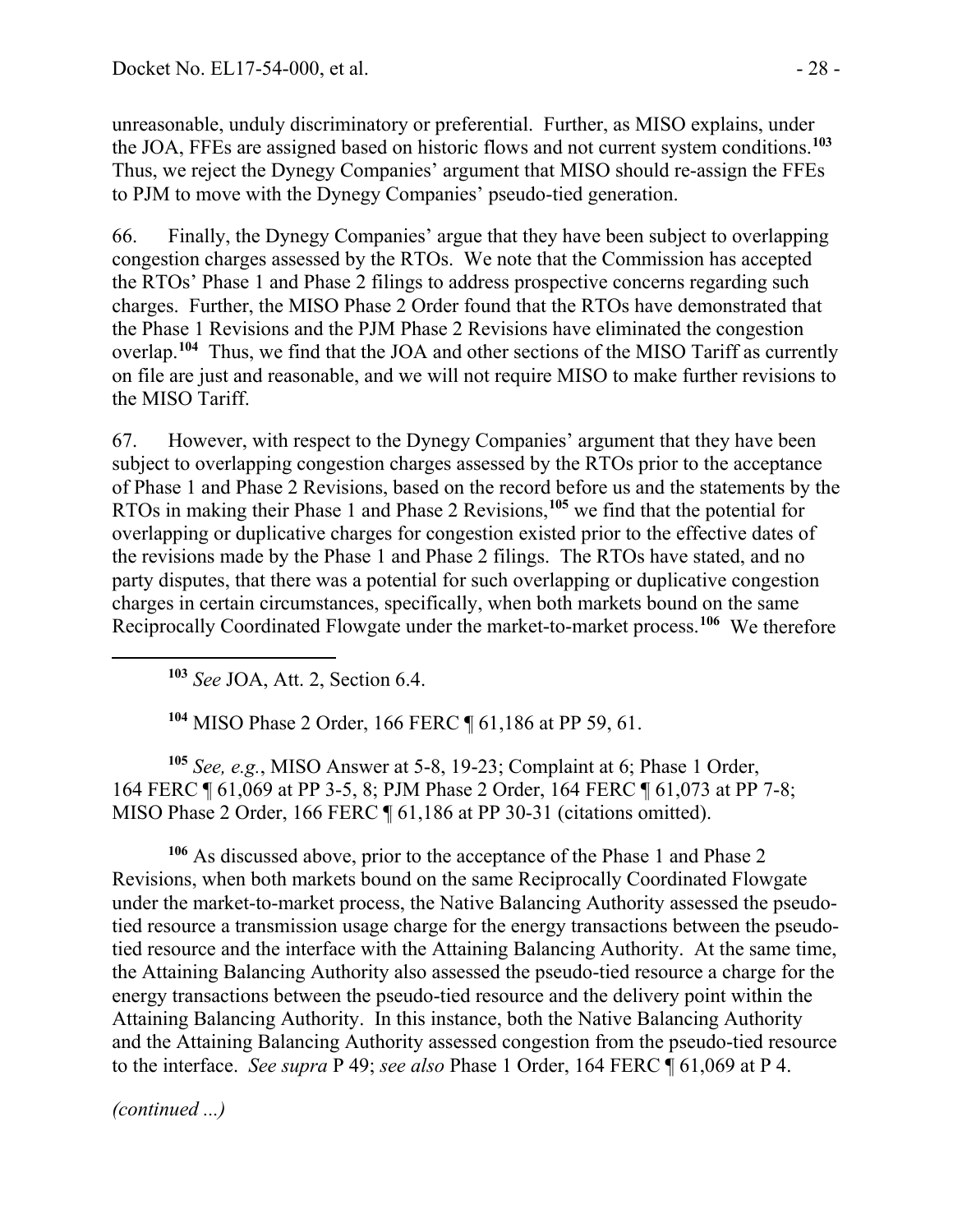grant the Dynegy Companies' Complaint, in part, finding that to the extent the Dynegy Companies were assessed overlapping or duplicative congestion charges by the RTOs, such charges were unjust and unreasonable.<sup>[107](#page-28-0)</sup>

68. We find that determining what refunds are appropriate to the Dynegy Companies to remedy the overlapping or duplicative congestion charges raises issues of material fact that cannot be resolved based on the record before us, and that are more appropriately addressed in the hearing and settlement judge procedures ordered below. Because of the existence of common issues of law and fact regarding the extent to which the Complainants in the MISO/PJM Pseudo-Tie Congestion Complaints may have been subject to overlapping or duplicative congestion charges and are due refunds, we grant the motions to consolidate and consolidate the instant Complaint proceeding with the complaint proceedings in Docket Nos. EL16-108-000, EL17-29-000, EL17-31-000, and EL17-37-000 for purposes of settlement, hearing, and decision. We believe that consolidating these proceedings will promote administrative efficiency.

69. While we are setting these matters for a trial-type evidentiary hearing, we encourage the parties to make every effort to settle their disputes before hearing procedures are commenced. To aid the parties in their settlement efforts, we will hold the hearing in abeyance and direct that a settlement judge be appointed, pursuant to Rule 603 of the Commission's Rules of Practice and Procedure.**[108](#page-28-1)** If the parties desire, they may, by mutual agreement, request a specific judge as the settlement judge in the proceeding.**[109](#page-28-2)** The Chief Judge, however, may not be able to designate the requested settlement judge based on workload requirements which determine judges' availability. The settlement judge shall report to the Chief Judge and the Commission within 30 days of the date of the appointment of the settlement judge concerning the status of settlement discussions. Based on this report, the Chief Judge shall provide the parties with additional time to continue their settlement discussions or provide for commencement of a hearing by assigning the case to a presiding judge.

**<sup>108</sup>** 18 C.F.R. § 385.603 (2018).

<span id="page-28-2"></span><span id="page-28-1"></span>**<sup>109</sup>** If the parties decide to request a specific judge, they must make their joint request to the Chief Judge by telephone at (202) 502-8500 within five days of this order. The Commission's website contains a list of Commission judges and a summary of their background and experience (http://www.ferc.gov/legal/adr/avail-judge.asp).

<span id="page-28-0"></span>**<sup>107</sup>** *See, e.g.*, *Midwest Indep. Transmission Sys. Operator, Inc.*, 108 FERC ¶ 61,163, at P 222 (2004) (requiring MISO to modify its proposal to "clarify that external transactions will not be double-charged for congestion and losses").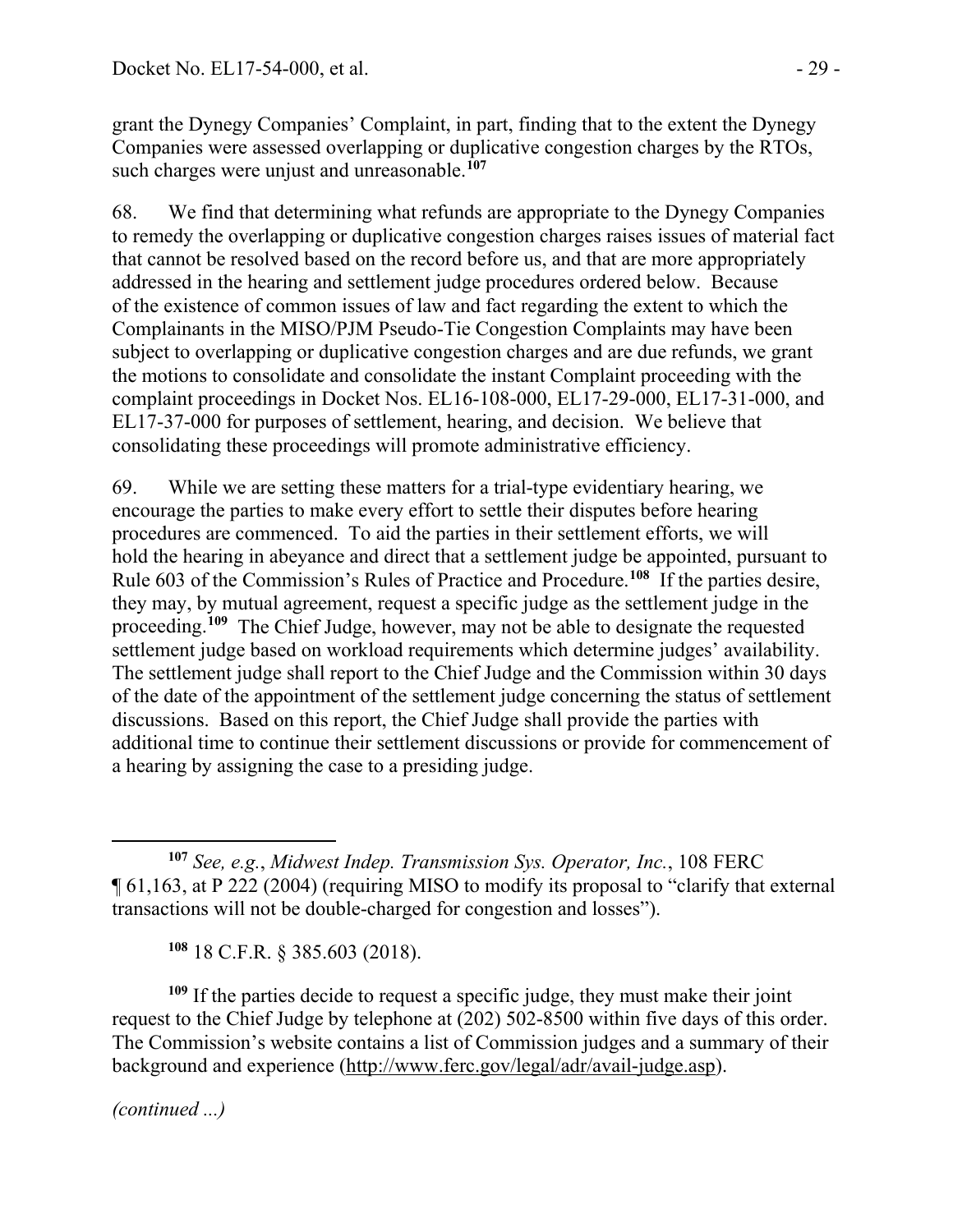70. In cases where, as here, the Commission institutes an investigation on complaint under section 206 of the FPA, section 206(b) requires that the Commission establish a refund effective date that is no earlier than the date a complaint was filed, but no later than five months after the filing date. Section 206(b) permits the Commission to order refunds for a 15-month refund period following the refund effective date. Consistent with our general policy of providing maximum protection to customers,<sup>[110](#page-29-0)</sup> we will set the refund effective date at the earliest date possible, i.e., March 28, 2017.

71. Section 206(b) also requires that, if no final decision is rendered by the conclusion of the 180-day period commencing upon initiation of a proceeding pursuant to section 206, the Commission shall state the reasons why it has failed to do so and shall state its best estimate as to when it reasonably expects to make such decision. Based on our review of the record, we expect that, if this case does not settle, the presiding judge should be able to render a decision within approximately twelve months of the commencement of hearing procedures, or May 18, 2020. Thus, we estimate that, absent settlement, we would be able to issue our decision within approximately eight months of the filing of briefs on and opposing exceptions, or by January 18, 2021.

## The Commission orders:

(A) The Dynegy Companies' Complaint is hereby granted in part and denied in part, as discussed in the body of this order.

(B) Docket Nos. EL16-108-000, EL17-29-000, EL17-31-000, EL17-37-000, and EL17-54-000 are hereby consolidated for purposes of settlement, hearing, and decision.

(C) Pursuant to the authority contained in and subject to the jurisdiction conferred upon the Federal Energy Regulatory Commission by section 402(a) of the Department of Energy Organization Act and by the FPA, particularly section 206 thereof, and pursuant to the Commission's Rules of Practice and Procedure and the regulations under the FPA (18 C.F.R. Chapter I), a public hearing shall be held concerning the Complaint. However, the hearing shall be held in abeyance to provide time for settlement judge procedures, as discussed in Ordering Paragraphs (D) and (E) below.

(D) Pursuant to Rule 603 of the Commission's Rules of Practice and Procedure, 18 C.F.R. § 385.603 (2018), the Chief Administrative Law Judge is hereby directed to appoint a settlement judge in this proceeding within 15 days of the date of this order. Such settlement judge shall have all powers and duties enumerated in Rule 603 and shall

<span id="page-29-0"></span> $\overline{a}$ **<sup>110</sup>** *See, e.g., Seminole Elec. Coop., Inc. v. Fla. Power & Light Co.*, 65 FERC ¶ 61,413, at 63,139 (1993); *Canal Elec. Co.*, 46 FERC ¶ 61,153, at 61,539, *reh'g denied*, 47 FERC ¶ 61,275 (1989).